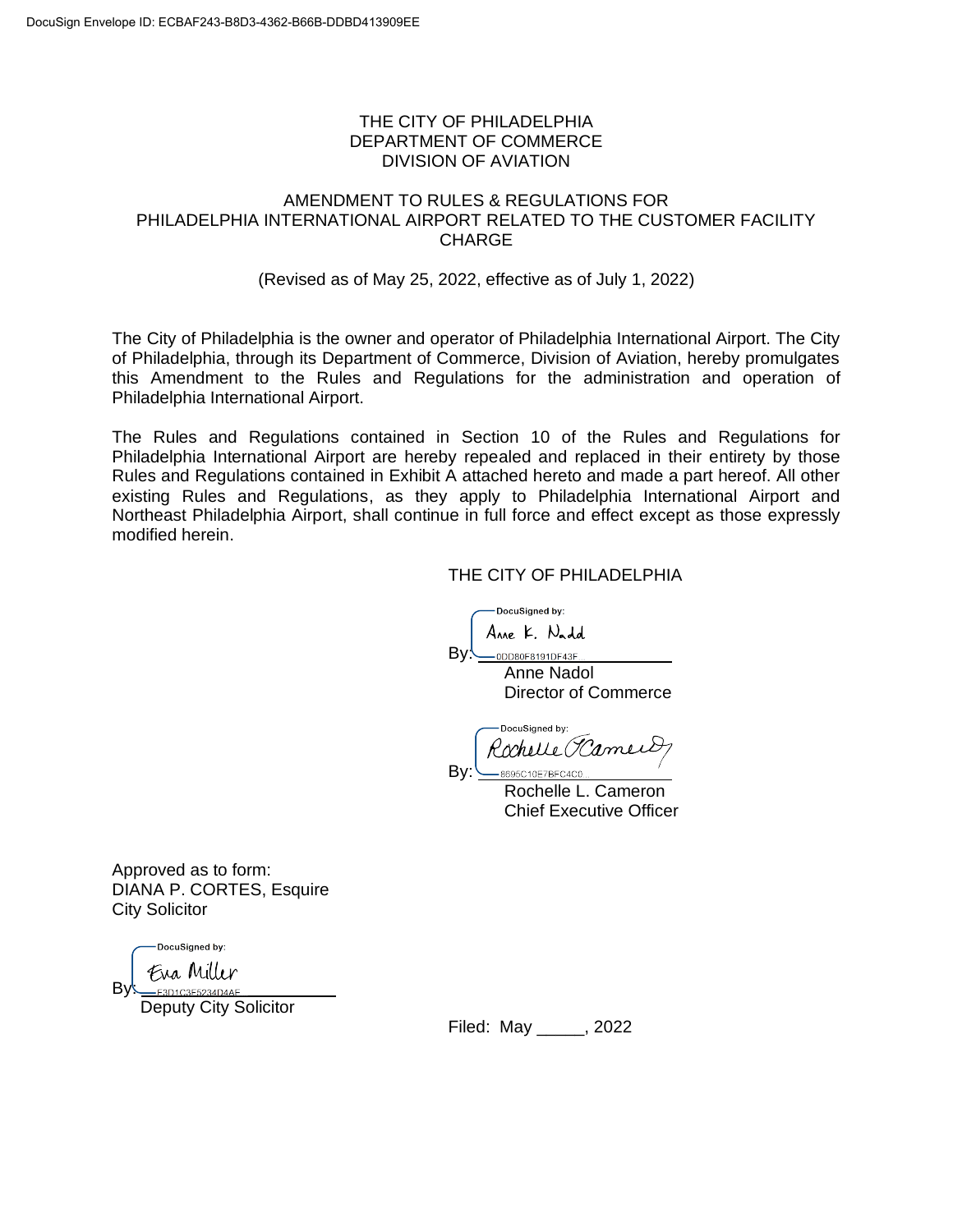## EXHIBIT A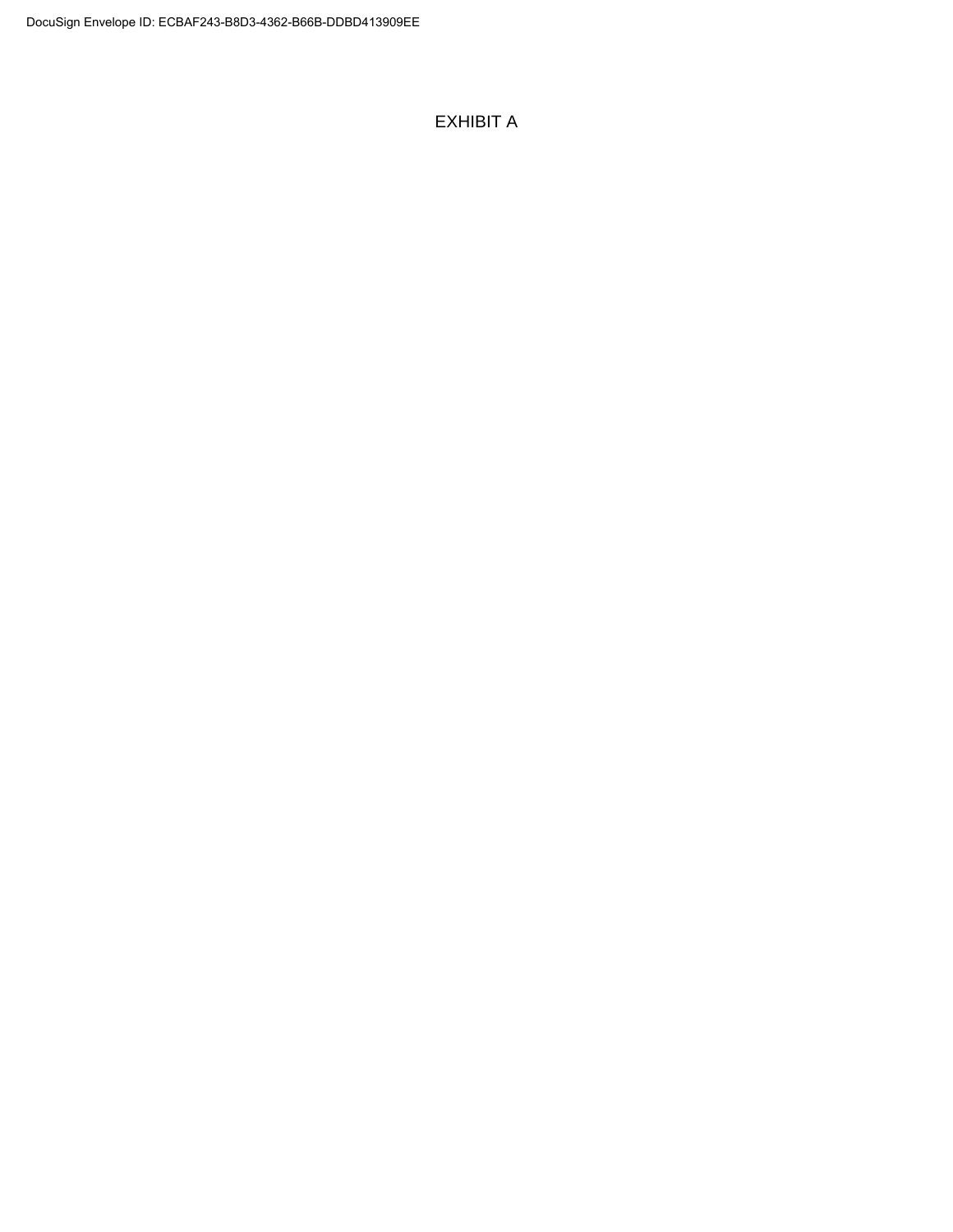## **SECTION 10 – COMMERCIAL GROUND TRANSPORTATION**

# **A. APPLICABILITY**

The following rules and regulations govern the operation of all Commercial Ground Transportation business upon Airport premises, including its Terminal Buildings, roadways, parking facilities and all other surface areas of the Airport. These rules and regulations apply to all Commercial Ground Transportation Operators including, but not limited to, the following:

Rental Car Operators (On- & Off-Airport), Off-Airport Parking Operators (including valet service), Taxicabs, Limousines, Courtesy Vehicles, Van Service, Couriers, shuttle buses, mass transit, and delivery vehicles of all types.

No person shall operate any Commercial Ground Transportation Vehicle or valet service on, to or from the Airport except in accordance with these rules and regulations. Nothing contained in Section 10 shall be construed as imposing a fee on (1) City shuttle buses, or (2) Southeastern Pennsylvania Transportation Authority (SEPTA) or its agents.

# **B. ADDITIONAL DEFINITIONS**

In addition to the definitions set forth in Section 1.H. of these rules and regulations, the following definitions are applicable to these rules and regulations:

**Courier** – Commercial enterprise which provides "for-hire" service to and contracts with any Airport Operator(s) to transport cargo, luggage, or other items.

**Dwell Time** – Varying time period during which certain Commercial Ground Transportation Operators may operate or idle within the Airport's Commercial Roadway System without incurring an additional fee.

**Dwell Time Fee** – Varying fee equivalent to the amount of one Per-Trip Fee for each additional fifteen (15) minute interval (or portion thereof) that a Commercial Ground Transportation Operator's vehicle is within the Commercial Roadway System beyond the applicable Dwell Time allowance.

**Fleet** – any group of two (2) or more vehicles owned and operated by a single Commercial Ground Transportation Operator.

**Off-Airport Operator** – any entity which is engaged in a commercial business and provides Airport passengers with transportation to and from its business location outside of the Airport premises using the Commercial Roadway System.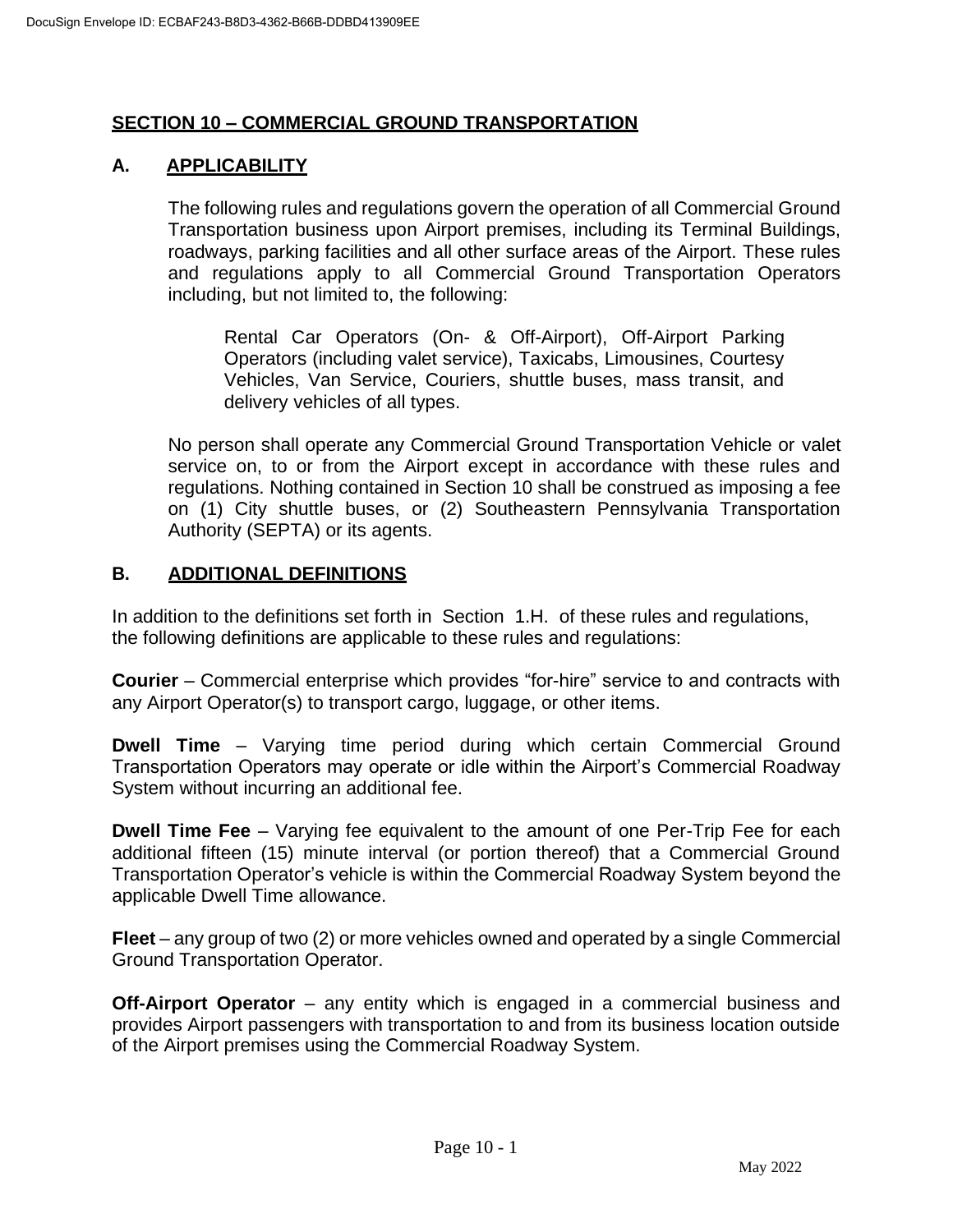**Off-Airport Parking Operator** – any entity which is engaged in the commercial business of operating one or more parking facilities located outside of the Airport premises and providing Airport passengers with transportation to and from its facilities using the Commercial Roadway System.

**Per-Trip Fee** – Fee (calculated based on the type of Commercial Ground Transportation Operator and type of Commercial Ground Transportation Vehicle) assessed against certain commercial operators (as set forth in Section 10.K.4. herein) each time such operators' vehicle(s) enter(s) the Commercial Roadway System (or other areas designated by the CEO) for the purpose of transporting Airport passengers.

**Privilege Fee** – Fee assessed against certain commercial operators and calculated based on a percentage of such entity's Gross Revenue.

**Wait Time** – A sixty (60) minute allowance period during which a Commercial Ground Transportation Operator may idle in the Airport's East Hold lot (or any other area designated by the CEO or his/her agent) for such purposes before either departing the Airport premises or entering the Airport's Commercial Roadway System for the purpose of retrieving any Airport passenger(s).

**Wait Time Fee** – Varying fee assessed against certain Commercial Ground Transportation Operators for exceeding the Wait Time.

# **C. PERMITTED USE OF AIRPORT**

- 1. The CEO shall determine the capacity and use of the Airport roadways and shall regulate the manner, speed, direction, movement, placement and kind of vehicle traffic that shall be permitted to operate on the various Airport roadways. When, due to special activities, emergencies or other conditions, all as determined in the Philadelphia Police Department's, U.S. Department of Homeland Security's or the CEO's sole discretions, certain uses of a particular roadway or part of a roadway would create an undesirable impact upon Airport operations, any of the immediately aforementioned parties may limit or restrict the use of any roadway or part of a roadway.
- 2. The use and occupancy of any Airport space or roadway, or the conduct of any business, including, but not limited to, courtesy vehicles, any commercial enterprise or other form of revenue-producing activity involving Commercial Ground Transportation is prohibited unless such conduct is in compliance with these Airport rules and regulations or any other rules established by the CEO.
- 3. By operating any Commercial Ground Transportation Vehicles on the Airport, all Commercial Ground Transportation Operators are bound by all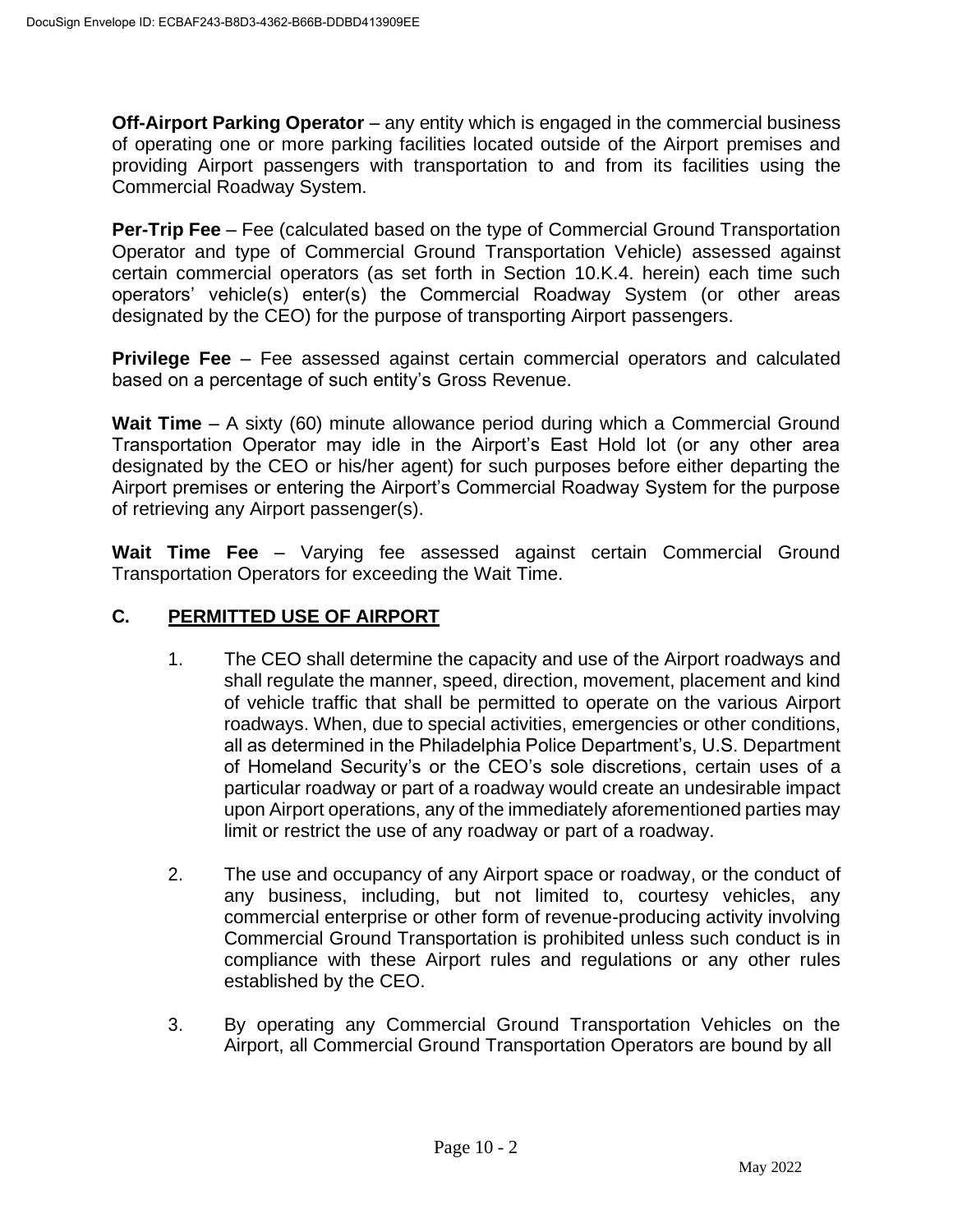Airport rules and regulations and warrant that their Commercial Ground Transportation Vehicles meet all requirements set forth in these rules and regulations, and further meet all applicable local, state and federal statutes, regulations, codes, ordinances, standards and directives.

4. Commercial Ground Transportation Operators shall not park any vehicle at the curb of the Terminal Buildings at any time except to pick up passengers in the designated Loading Zone, and further, only for the period of time so indicated by any traffic control signal, sign and/or device or schedules approved in advance by the CEO or the Philadelphia Police Department. Commercial Ground Transportation Vehicles and all other vehicles shall only park in the areas designated by the CEO.

# **D. GENERAL TERMS AND CONDITIONS**

- 1. Fees and Charges; Automated Vehicle Identification (AVI) System
	- a. All fees and charges fixed by the CEO for each class of Commercial Ground Transportation Vehicle or Commercial Ground Transportation Operator, as set forth in these rules and regulations, shall be paid when due.
	- b. So that the Division of Aviation may monitor ground transportation traffic and vehicles and collect any applicable fees and charges, all Commercial Ground Transportation Operators shall be required to comply with all rules and regulations relating to AVI pursuant to Section 10.K.6. herein. The AVI procedures developed pursuant to these rules and regulations shall be prominently displayed at the Airport, and a copy can be obtained through the Airport Operations Department at 215.937.6914. Failure of any Commercial Ground Transportation Operator and/or Driver to comply with AVI procedures may, in addition to any other remedy available or penalty imposed by law, result in the suspension of the privilege of picking up passengers at the Airport.
- 2. Vehicle Standards
	- a. All vehicles used by Commercial Ground Transportation Operators and/or Drivers at the Airport shall be safe and in good condition without the need for major maintenance or repair, and shall comply with the Airport, local, state and federal motor vehicle codes ordinances, regulations, statutes, standards and/or directives with respect to inspection, safety and operation of vehicles.
		- i. The exterior of all Commercial Ground Transportation Vehicles shall be maintained in a clean, undamaged and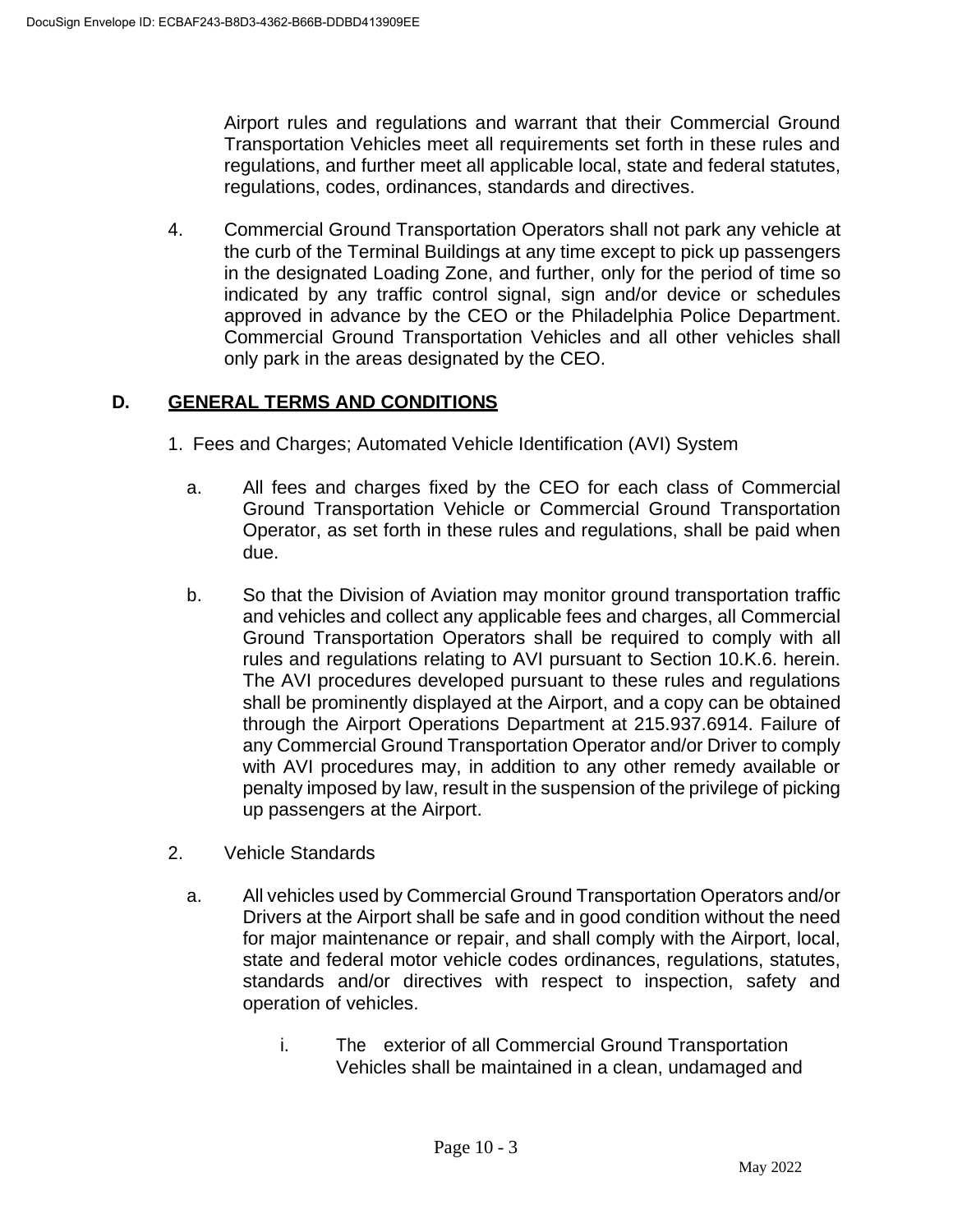otherwise intact manner present a favorable appearance, and only indicate the brand(s) operating the Commercial Ground Transportation Vehicle.

- ii. The interior of all Commercial Ground Transportation Vehicles, including the trunk, shall be maintained in a clean condition so as to be free of trash, odors, dirt and grease. Interior seat fabric must not be ripped.
- b. The CEO may prohibit from entering the Commercial Roadway any Commercial Ground Transportation Operator or Driver with a vehicle which: (i) is substantially damaged or in deteriorated condition such that the vehicle could cause harm or injury to a passenger; (ii) fails to display or immediately produce proof of valid and current state or governing authority inspection or registration; or (iii) fails to meet or comply with any applicable federal, state or local government rule, regulation, statute, code, ordinance, standard or directive, all of which shall be determined in the CEO's sole discretion.
- 3. Certification and Insurance
	- a. All Commercial Ground Transportation Operators shall have all required authorizations for the operation of its Commercial Ground Transportation service from the appropriate regulatory agency(ies). This may include, but not be limited to, the Philadelphia Parking Authority (PPA), the Pennsylvania Public Utility Commission (Pa PUC) or such other state regulatory agency, the Federal Highway Administration (FHWA), the Surface Transportation Board and/or the Division of Aviation, and such other authorizations or exemptions as may apply.
	- b. All Commercial Ground Transportation Operators shall carry insurance in the amount specified by the appropriate regulatory agency having jurisdiction over the operations of the Commercial Ground Transportation Operator, or as required by the Division of Aviation.
	- c. All Drivers shall be properly licensed as required by any or all applicable local, state or federal code, regulation, statute or ordinance.
	- d. All Commercial Ground Transportation Operators and/or their Drivers shall, upon the Division of Aviation's (or its agent's) request, present evidence satisfactory to the Division of Aviation (or its agent) of its authorization to operate and proof of automobile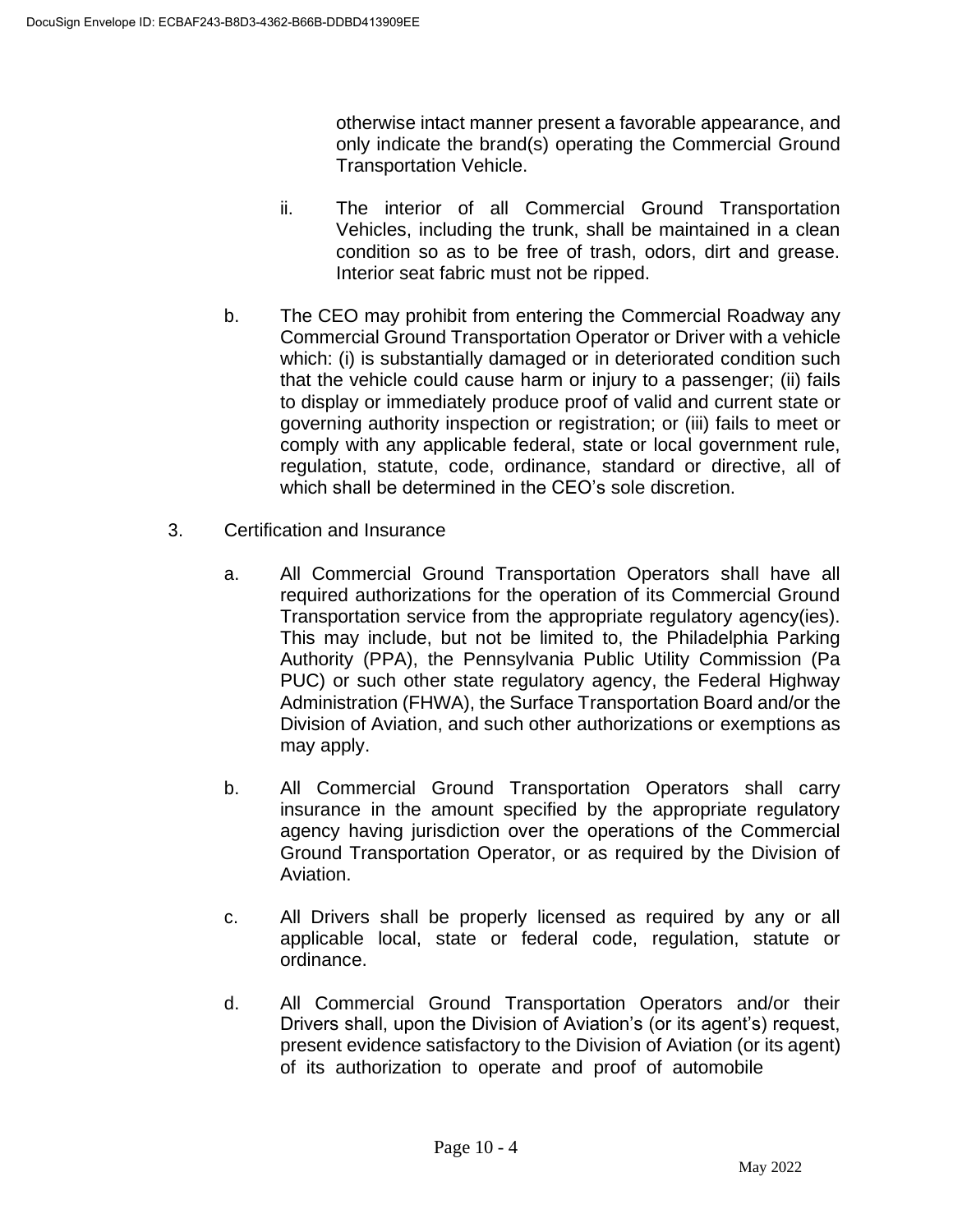insurance. All Ground Transportation Operators and/or their Drivers shall further submit any changes in insurance coverage, replacement insurance policies or insurance policy renewals (as appropriate) to the Division of Aviation (or its agent) upon the occurrence of such changes, and at any time at the Division of Aviation's (or its agent's) request.

- 4. Compliance with Ordinances Commercial Ground Transportation Operators shall comply with any and all requirements of the constituted public authorities, and with all federal, state and local statutes, codes, ordinances, regulations, standards or directives applicable to the Commercial Ground Transportation Operator and its use of the Airport, and with all Rules and Regulations pertaining to the conduct of operations at the Airport as may be promulgated by the City from time to time. Commercial Ground Transportation Operators shall furnish, at their own expense, all licenses, permits and authorizations necessary for its operations.
- 5. Title VI Nondiscrimination Commercial Ground Transportation Operators shall comply with all provisions of Title VI of the Civil Rights Act of 1964, Executive Order No. 12250 of the President of the United States, and all regulations promulgated thereunder, as amended, which are applicable to the Commercial Ground Transportation Operator and its use of the Airport.
- 6. Third Party Agreements No Commercial Ground Transportation Operator shall enter into an agreement with any third party whereby said third party will engage in any activities at the Airport to sell, provide, or collect money for the Commercial Ground Transportation Operator's services without receiving prior written approval from the CEO, which may be withheld at the CEO's sole discretion.
- 7. Diversion of Trade Commercial Ground Transportation Operators shall not willfully divert or attempt to divert any business away from the Airport for which the Division of Aviation would be entitled to a fee as provided herein.
- 8. Indemnification Commercial Ground Transportation Operators shall indemnify, defend and hold harmless the City, its officers, agents and employees from any and all claims, liabilities, losses, suits, damages and causes of action against the City, its officers, agents and employees, which may arise out of the performance or non-performance by the Commercial Ground Transportation Operator of the rights and privileges granted by these rules and regulations, and such defense, indemnity and hold harmless shall extend to any and all claims, liabilities, losses, suits, damages or causes of action of every kind or nature and shall include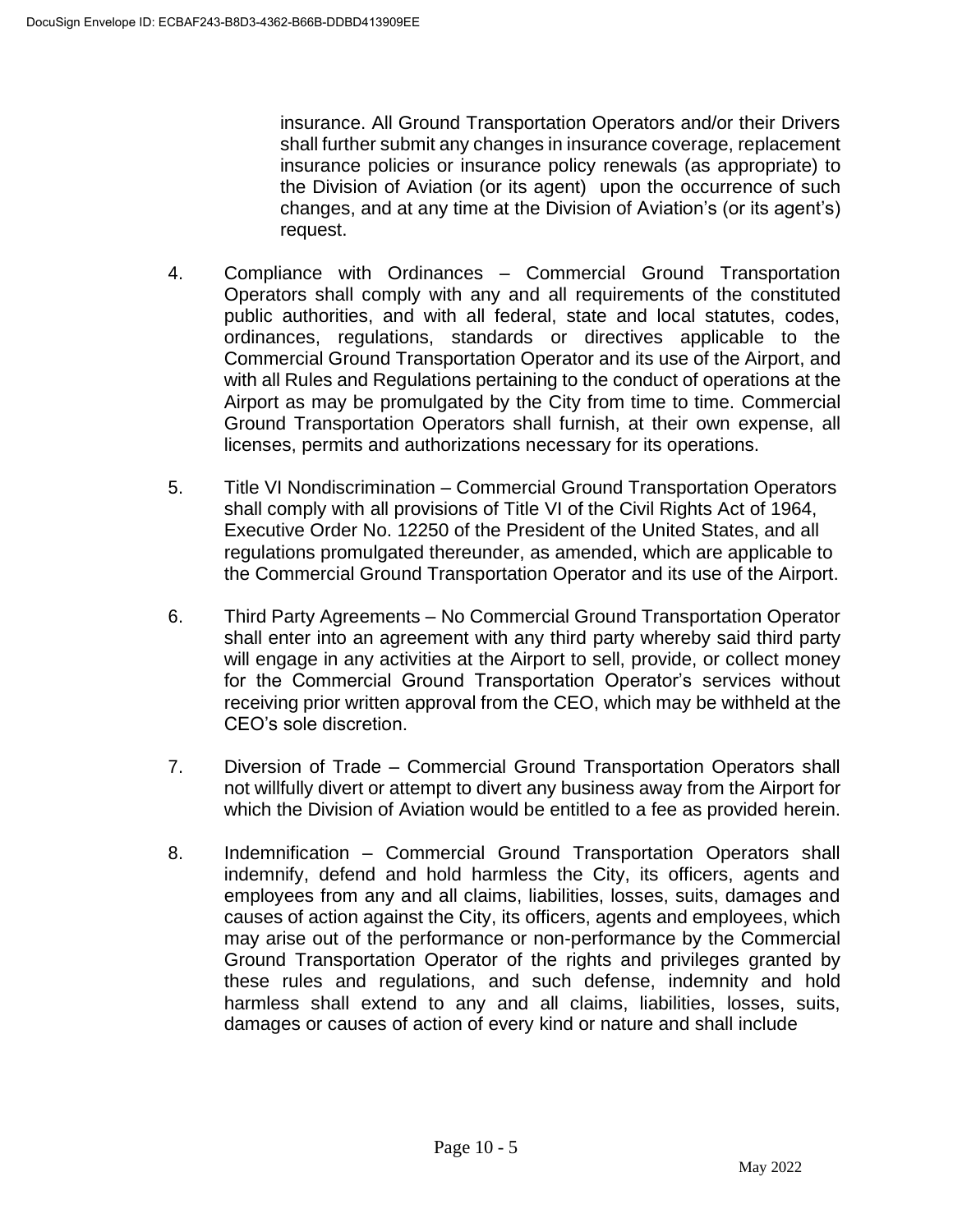reasonable attorneys' fees and costs incurred in administrative, trial, appellate, review or collateral proceedings.

- 9. Prohibition of Solicitation No Commercial Ground Transportation Operator or Driver shall (i) permit any of its vehicles to "Cruise" the Airport roadways for the purpose of advertising its services or Soliciting fares or passengers; (ii) approach or permit any employee or agent to approach any person or persons, whether inside or outside of the Airport's Terminal Buildings, for the purpose of Soliciting fares or passengers; or (iii) occupy any loading zone or curbside space for the purpose of Soliciting fares or passengers. Solicitation of passengers or fares on any portion of the Airport shall be prohibited, except that:
	- a. Taxicab Drivers holding lawful medallions issued by the PPA (or any other applicable state or local regulatory body) may engage in call and demand services, as defined by Pa PUC regulations, in the designated Taxicab Zones in accordance with the procedures set forth in Section 10.G.3. of these rules and regulations;
	- b. Commercial Ground Transportation Operators may purchase display space from the Division of Aviation or its agent to advertise on Division of Aviation authorized, general use commercial billboards, sign boards, or advertising displays provided, however, that nothing herein shall prohibit or restrict the Division of Aviation's ability to disallow or reject any such proposed advertising;
	- c. Commercial Ground Transportation Operators/Drivers which are retrieving pre-reserved passengers from the Airport may display a sign no larger than  $8\frac{1}{2} \times 11$  inches and bearing the name of the passenger only. No sign shall be permitted which states the name of the Commercial Ground Transportation Operator or the name of a specific destination being served; and
	- d. Commercial Ground Transportation Operators may provide service to persons who, free of Solicitation, initiate communication with the Commercial Ground Transportation Operator/Driver.

Any Commercial Ground Transportation Operator, Commercial Ground Transportation Driver, or any other person who violates this Section 10.D.9. anywhere on Airport grounds shall be subject to a penalty or fine (in accordance with Appendix G) and/or suspension of its privilege of operating at the Airport in accordance with Section 10.L. herein.

10. Signage – No Commercial Ground Transportation Operator shall erect, maintain or display any signs at any locations on the Airport without prior approval from the CEO.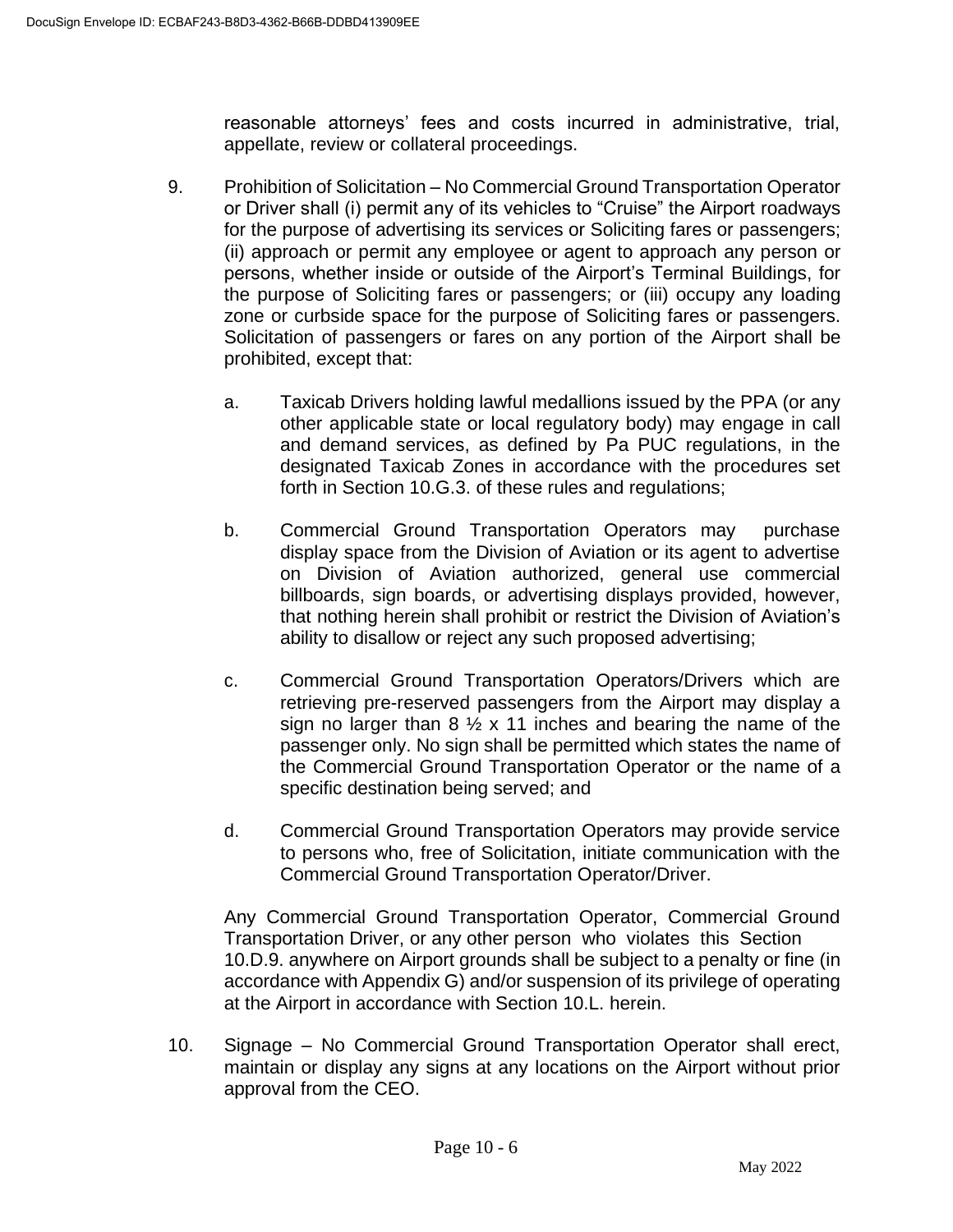- 11. Conduct of Commercial Transportation Operators and Drivers
	- a. Commercial Ground Transportation Operators shall employ competent, courteous and efficient staff in such numbers as to properly conduct its operations at the Airport. Such operations shall be conducted in an orderly, quiet and law-abiding fashion. While on Airport property, Commercial Ground Transportation Operators and Drivers shall neither be intoxicated nor drunk, nor shall such persons possess, use, consume or distribute any type of liquor, alcohol, narcotics or other controlled substance. Commercial Ground Transportation Operators and Drivers shall not bring firearms onto Airport property. Neither Commercial Ground Transportation Operators, Drivers nor employees shall be permitted to solicit fares, to loiter, to play cards or to engage in gambling of any kind on the Airport. Drivers who are discourteous, disorderly or whose appearance is slovenly will not be permitted to operate at the Airport. Additionally, Commercial Ground Transportation Operators and their Drivers may be required to comply with any dress code which is established by the PPA or the Division of Aviation.
	- b. Each of any of a Commercial Ground Transportation Operator's employees who is required to be licensed to operate any vehicle or to perform any service at the Airport shall be duly licensed and authorized in accordance with all applicable local, state or federal laws, codes, regulations, statutes and/or ordinances. Drivers who do not possess a valid driver's license or any other applicable operating requirements will not be permitted to operate at the Airport.
	- c. Commercial Ground Transportation Operators and Commercial Ground Transportation Drivers shall not place, throw or drop waste, rubbish or refuse anywhere on Airport property except in waste receptacles. No automotive parts or fluids are to be deposited, abandoned, leaked or otherwise left on Airport property. See Section 2.F., Litter and Refuse.
	- d. Commercial Ground Transportation Operators and Commercial Ground Transportation Drivers shall not perform any maintenance or repairs to their vehicles on Airport property, except in an emergency to make the vehicle immediately operable. Commercial Ground Transportation Operators and/or Drivers shall pay or reimburse the Division of Aviation upon demand for any cleanup costs incurred by the Division of Aviation, caused by or relating to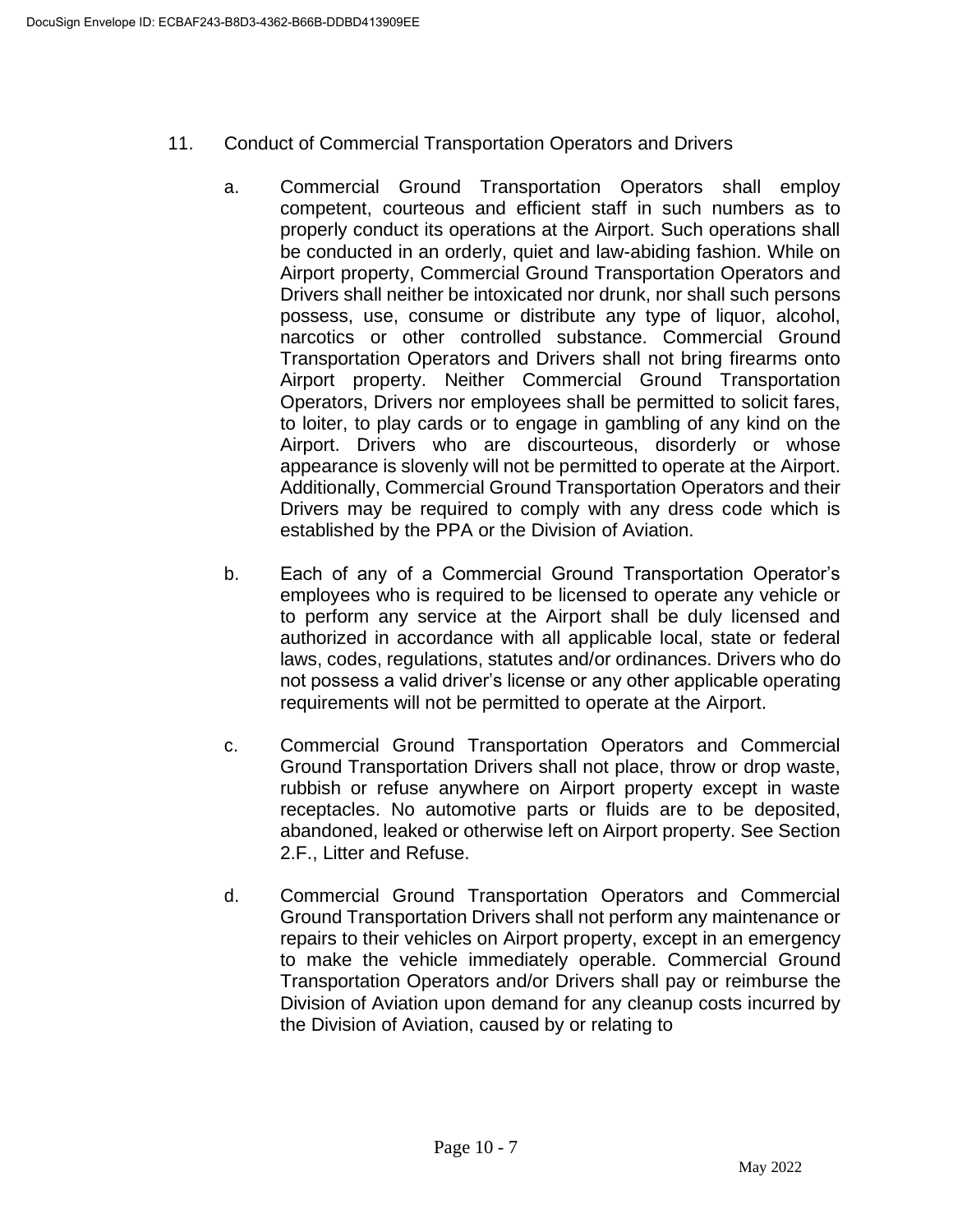the Commercial Ground Transportation Operator's or Driver's conduct or omission.

- e. Commercial Ground Transportation Operators and Drivers shall not offer or give tips, gratuities or payments of any kind to employees or agents of the Division of Aviation, airlines or any other business entity operating at the Airport.
- f. Commercial Ground Transportation Operators and Commercial Ground Transportation Drivers shall not interfere with Airport operations or activities, nor shall Commercial Ground Transportation Operators and Commercial Ground Transportation Drivers interfere with Division of Aviation or airline employees or agents in the performance of their duties.
- g. Commercial Ground Transportation Operators and Commercial Ground Transportation Drivers shall only pick up passengers in Loading Zones or any other locations specifically designated for such purposes by the CEO.
- h. Unattended Vehicles Except as otherwise authorized by the CEO, Commercial Ground Transportation Drivers shall not leave Commercial Ground Transportation Vehicles unattended.
- 12. Subordination There rules and regulations are subject and subordinate to any and all applicable City, State and Federal laws, regulations and ordinances. In the event that any of these rules and regulations either conflict with, or are rendered void or unenforceable by, any applicable laws, regulations or ordinances, or by any existing or future agreements between the City and any agency or instrumentality of the U.S. Government relative to the operation of the Airport (the terms and execution of which have been or may be a condition precedent to the receipt or reimbursement to the City of federal funds), then the relevant provision of such applicable law, regulation, ordinance or agreement shall govern.

# **E. RENTAL CAR OPERATIONS**

- 1. On-Airport Rental Car Operators
	- a. All On-Airport Rental Car Operators shall either maintain a ready car or turn around facility on the Airport or shall construct, install, maintain and operate, , at the On- Airport Rental Car Operator's sole cost and expense, not less than one telephone information station in the baggage claim area of each Terminal Building. These telephone information stations shall be constructed and installed in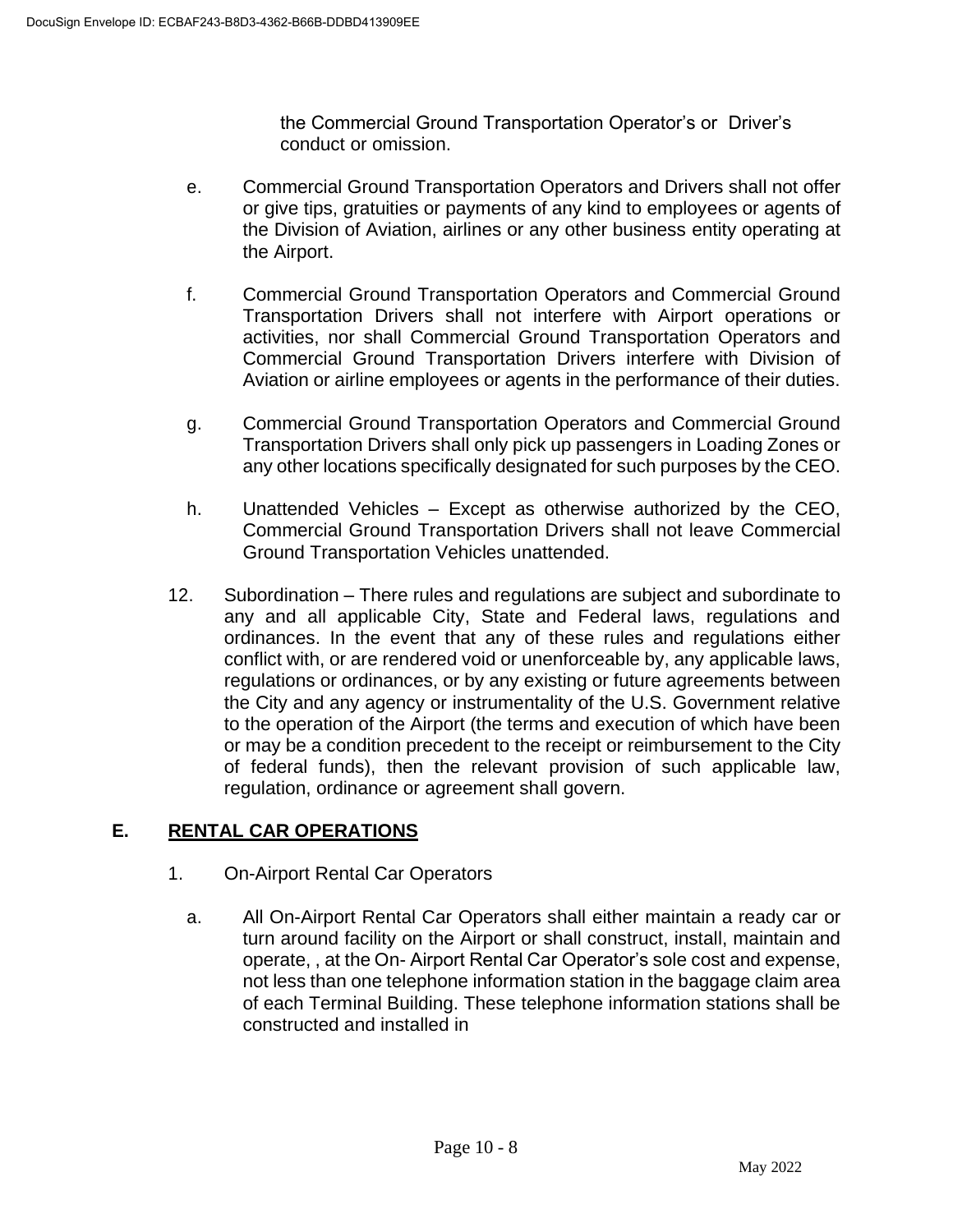accordance with any Terminal Building design standards prescribed by the Division of Aviation. Rental Car Operators which do not own or operate a ready car or turn around facility on the Airport may request permission from the CEO or the appropriate concessionaire to construct, install, maintain and operate a telephone information station in the baggage claim area of each Terminal Building under the same terms and conditions as those Rental Car Operators who do own or operate a facility on the Airport including, but not limited to, payment of all On-Airport Rental Car Operators fees set forth in Section 10.K.1. below. The Division of Aviation shall only permit Rental Car Operators to install, maintain and operate telephone information stations as space permits, which decision shall be in the sole discretion of the Division of Aviation. The CEO may, at his/her option, require Rental Car Operators to contract with the appropriate concessionaire (as designated by the Division of Aviation) for the provision of direct line telephone service.

- b. On-Airport Rental Car Operators shall pick-up and discharge rental car patrons only at such areas designated for that purpose by the Division of Aviation.
- c. On-Airport Rental Car Operators shall be required to provide a surety bond payable to the "City of Philadelphia" in the amount based upon one of the following calculations:
	- i. For those On-Airport Rental Car Operators having operated on the Airport for one year or longer, the amount of the surety bond shall be one-quarter (1/4) of the prior year's total annual concession payments due the City.
	- ii. For On-Airport Rental Car Operators having operated from the Airport for less than one year the amount of the surety bond shall be one-quarter (1/4) of the estimated total annual concession payments due the City.
- d. All On-Airport Rental Car Operations are subject and subordinate to the provisions of any applicable act, law or regulation affecting the operation or the maintenance of the Airport, and any agreement, instrument or document heretofore or hereafter made between the City and the U.S. Government or Commonwealth of Pennsylvania relative to the operation or maintenance of the Airport, the execution of which has been or may be required as a condition precedent to the transfer of rights or property to the City for Airport purposes, or the receipt of federal or state funds for the improvements or development of the Airport, including, without limitation, the expenditure of federal or state funds for the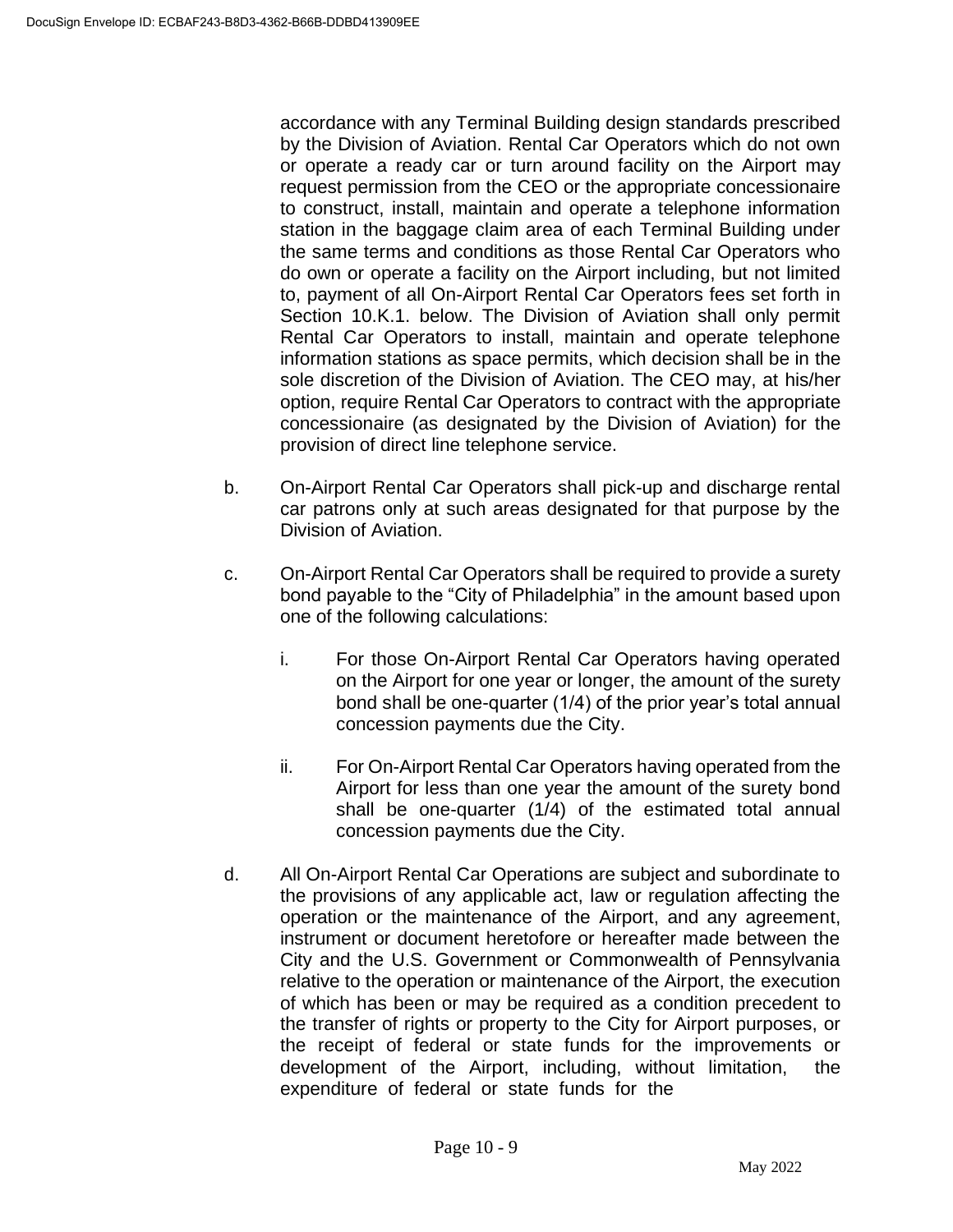maintenance and/or development of the Airport under the provisions of the Federal Aviation Act of 1958 or under the provisions of Title 49 of the Code of Federal Register, as they may be amended from time to time. In the event that the U.S. Government or Commonwealth of Pennsylvania requires, as a condition precedent to the continued receipt or granting of funds for the improvement of the Airport, any actions, filings or reports by the Airport, or any modifications to these rules and regulations, then On-Airport Rental Car Operators shall undertake such action and/or provide such documentation which may be required as it relates to On-Airport Car Rental Companies, in the City's sole discretion, to enable the City to comply with such a requirement and to obtain or continue to receive said funds.

- 2. Off-Airport Rental Car Operations
	- a. Off-Airport Rental Car Operators shall not construct, install, maintain or operate any telephone information stations or direct line telephone service on any part of the Airport. Off-Airport Rental Car Operators further shall not contract for the use or provisions of direct line telephone service unless prior written approval is received from the CEO.
	- b. Off-Airport Rental Car Operators shall pick-up and discharge rental car patrons only at such areas designated for that purpose by the Division of Aviation.

## **F. HOTEL/MOTEL OPERATIONS**

Off-Airport Hotel/Motel Operators shall pick-up and discharge hotel/motel patrons only at such areas designated for that purpose by the Division of Aviation.

### **G. TAXICAB OPERATIONS**

- 1. Marking of Vehicles All Taxicabs at the Airport shall mark their vehicles in accordance with the following standards, as promulgated and set forth by the PPA:
	- a. Painted color(s) of the Taxicab's dispatch provider (or certificate holder if a partial rights cab under PPA regulations) and standardized name /insignia and phone number of dispatch provider as approved by the PPA;
	- b. Taxicab ID numbers shall be posted on the front fenders of the Taxicab and on the rear of the Taxicab in lettering at least 5 inches in height. ID numbers shall appear as follows: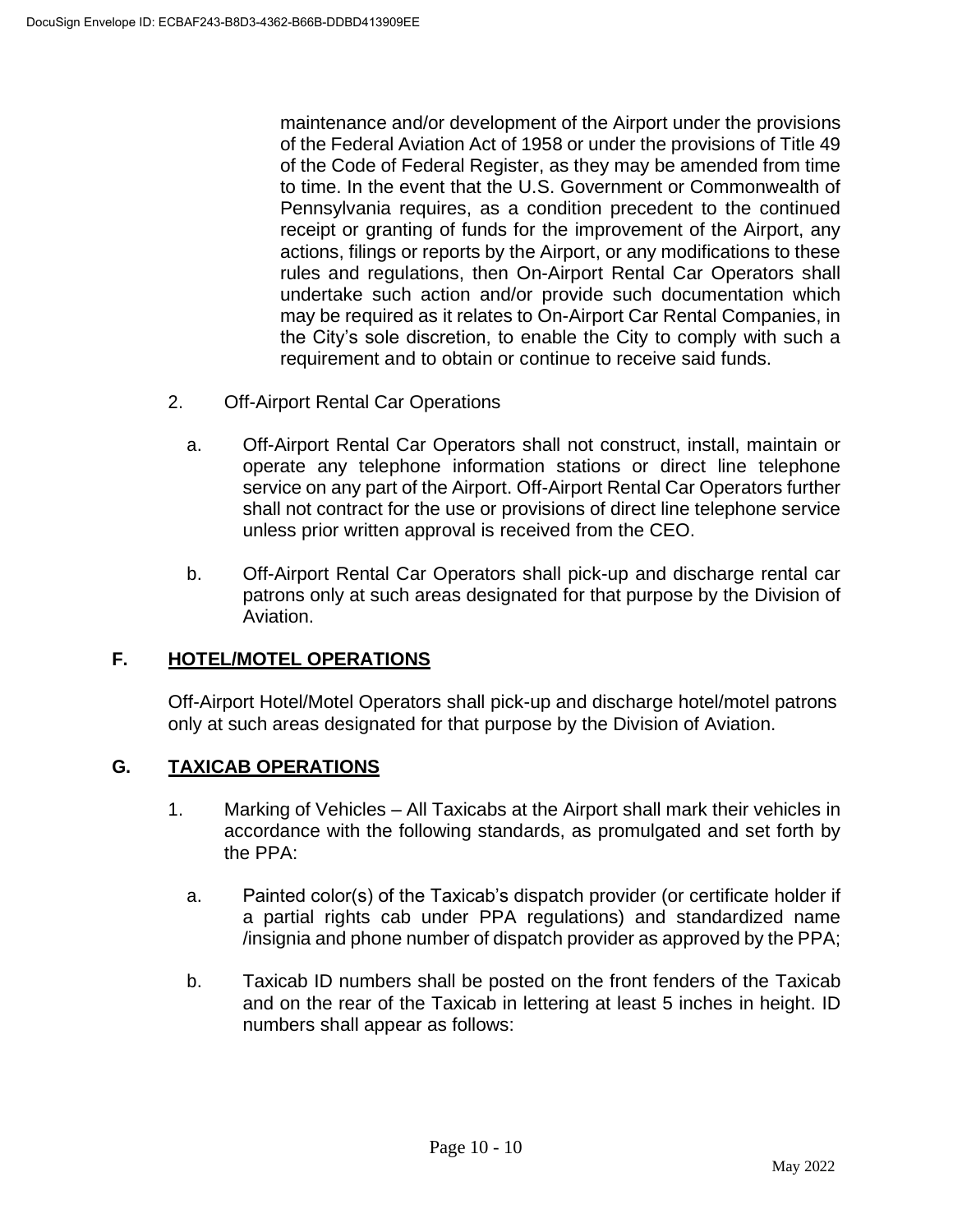"P- $\frac{1}{2}$ " or "Pa. P.U.C. No. A $\frac{1}{2}$ ", as applicable;

- c. Current PPA and Pennsylvania inspection stickers;
- d. Pennsylvania "TX-\_\_\_\_" license plate; and
- e. Any other markings or requirements as the PPA (or other applicable state or local regulatory body) may require.
- f. Only Taxicabs with valid PPA-issued medallions which are permanently affixed to the vehicle are authorized to pick up passengers at the Airport, except those Taxicabs operating by prearrangement or reservation.
- 2. Unattended Vehicles Except as otherwise authorized by the CEO, Drivers shall not leave Commercial Ground Transportation Vehicles unattended.
- 3. Taxicab Operations Taxicab operations at the Airport shall be in accordance with the following:
	- a. All Taxicabs and Taxicab Drivers shall (i) comply with all applicable AVI policies and procedures as set forth in Section 10.K.6. herein, and (ii) pay all required fees as set forth in Section 10.K.5. herein in order to operate on the Airport roadways for the purpose of picking up and discharging passengers. Such Airport passenger pick-up and discharge shall occur only at areas designated by the Division of Aviation.
	- b. No Taxicab driver shall solicit, neither by word nor gesture, a passenger for transportation nor accept a passenger on the Airport other than in an area specifically authorized by these rules and regulations.
		- i. Taxicab Zones Taxicabs shall only be permitted to accept passengers on the Airport within the areas designated as Taxicab Zones. Taxicabs shall first enter the Taxicab Staging Area and shall advance and be dispatched on a "first-in/firstout" basis to the Taxicab Feed Lines and then to Taxicab Zones. Taxicabs shall not enter or occupy a Taxicab Zone unless or until authorized to do so by the CEO. Prior to each entry onto the Airport's Commercial Roadway System, all Taxicab Drivers shall enter the Commercial Roadway System through the AVI reader and pay the Egress Fee as required in Section 10.K.5.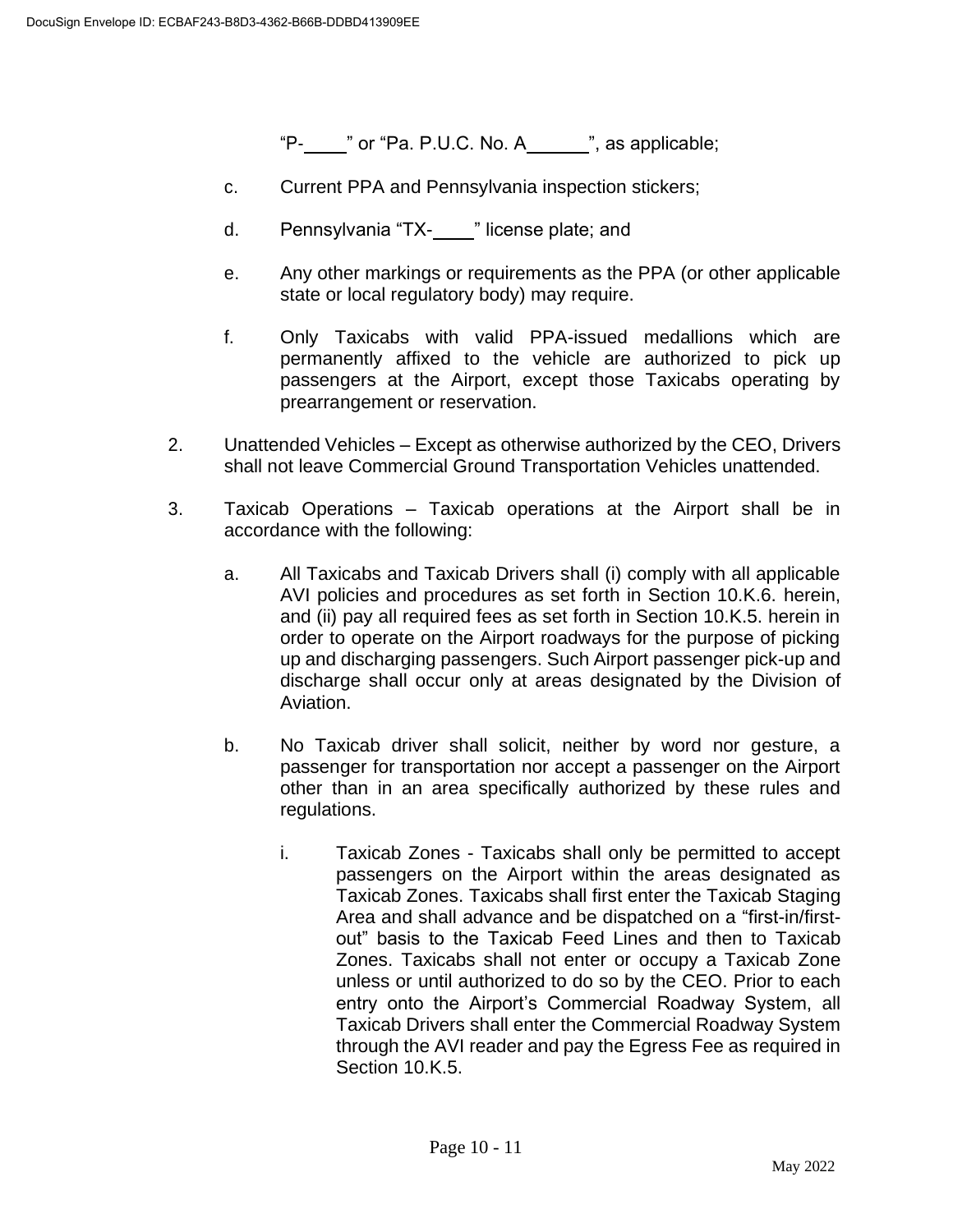- ii. Reservations Any Taxicab may accept passengers by prearrangement and reservation and in such case, the Taxicab shall not occupy the Taxicab Staging Area, Taxicab Feed Line, or Taxicab Zone, but rather use the Limousine Staging Area and/or Limousine Zone and shall pay the Per-Trip Fee set forth in Section 10.K.4.b. herein rather than pay the Egress Fee. Taxicabs operating under this paragraph must display on the dashboard, so as to be visible from outside the Taxicab, a manifest containing the airline, flight number and name of the passenger being met. In addition, any posted curbside parking time limits must be observed.
- c. Taxicabs are not permitted to park on any Airport roadways, Taxicab Staging Areas, Taxicab Feed Lines or Taxicab Zones, unless actively engaged in Commercial Ground Transportation at the Airport.

## **H. LIMOUSINE OPERATIONS**

- 1. Unattended Vehicles Except as otherwise authorized by the CEO, Drivers shall not leave Commercial Ground Transportation Vehicles unattended. Limousine Drivers who wish to leave their vehicles and meet their passengers in the Terminal Building must park their vehicles in a public parking lot or garage.
- 2. Limousine Drivers shall only use the Limousine Staging Areas while waiting for passengers.
- 3. Limousine Operations No Limousine shall park, stop, stand or operate upon Airport roadways except according to the following procedures:
	- a. Limousine Operators and Limousines shall (i) comply with all applicable AVI policies and procedures as set forth in Section 10.K.6. herein, and (ii) pay all required fees as set forth in Section 10.K.4. in order to operate on the Airport roadways for the purpose of picking up and discharging passengers. Such Airport passenger pick-up and discharge shall occur only at areas designated by the Division of Aviation.
	- b. No Limousine Driver shall solicit, neither by word nor gesture, a passenger for transportation nor accept a passenger on the Airport other than in an area specifically authorized by these rules and regulations.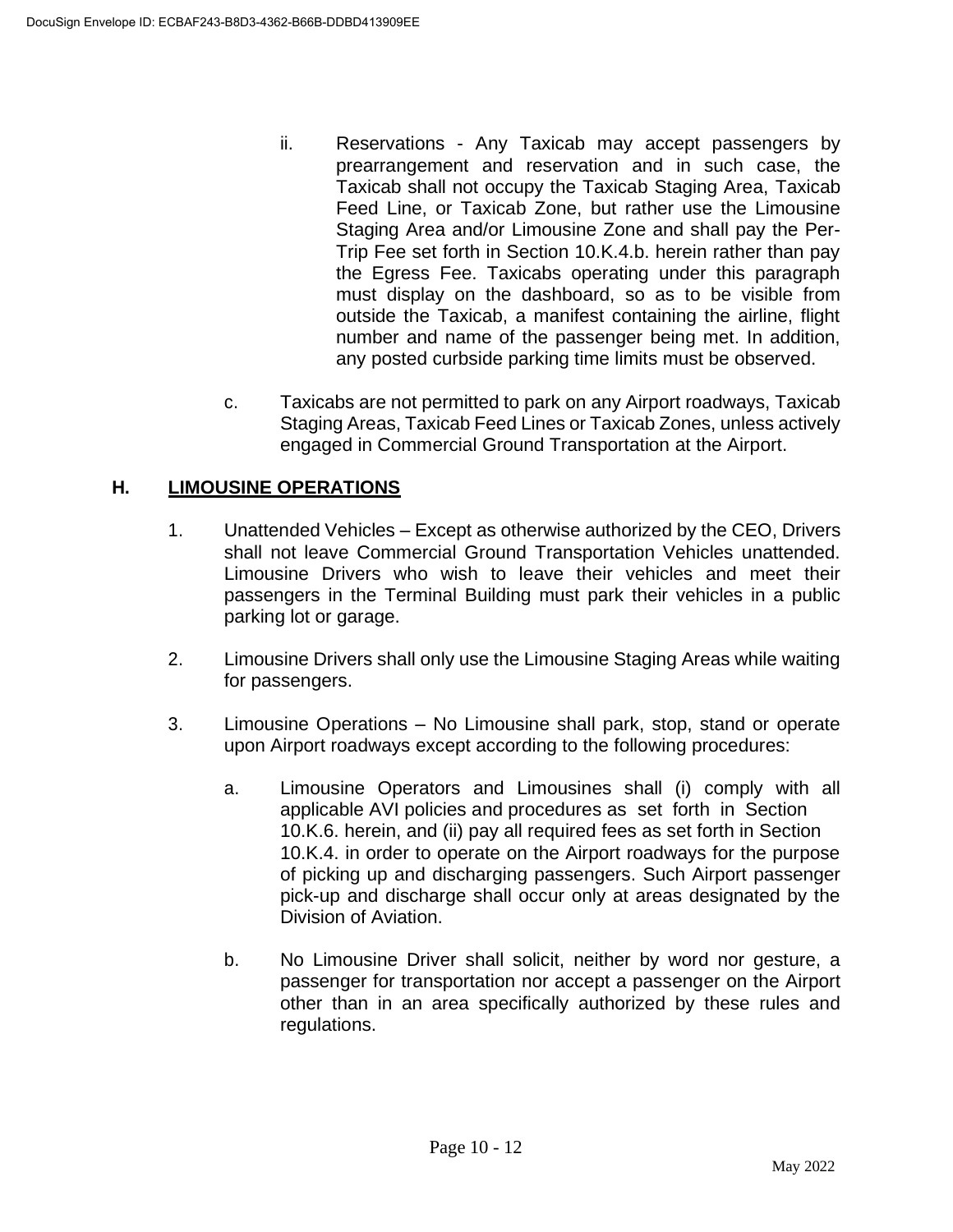- c. Limousines shall load passengers and baggage only within designated Limousine Zones. Notwithstanding the immediately foregoing, if the Limousine Driver has parked his/her vehicle in a public parking garage or lot to meet his/her passenger in the Terminal Building, then the Limousine Driver may load passengers and baggage in that parking lot or garage.
- d. A Limousine shall only accept passengers on an advance reservation basis and whose destinations are within the Limousine's authorized operating area as set forth in the terms of the certificate, permit or license under which said Limousine is operating.
- 4. Limousines are not permitted to park on any Airport roadways, Limousine Staging Areas or Limousine Zones unless actively engaged in Commercial Ground Transportation at the Airport.

## **I. VAN SERVICE OPERATIONS**

- 1. Marking of Vehicles All Van Service vehicles shall display:
	- a. Current PPA and Pennsylvania inspection stickers;
	- b. Pennsylvania "BA " license plate; and
	- c. Any other markings or follow any and all requirements as the PPA (or other applicable state or local regulatory body) may require.
	- d. The foregoing Sections 10.I.1.a. c. shall not apply to Van Service vehicles engaged solely in interstate commerce; such vehicles shall instead bear markings required by any other applicable federal or state code, regulation, statutes, or ordinance.
- 2. Unattended Vehicles Except as otherwise authorized by the CEO, Drivers shall not leave Commercial Ground Transportation Vehicles unattended.
- 3. Van Service Drivers shall only use the Van Service Staging Area for layovers in authorized operating schedules or while waiting for passengers.
- 4. Van Service Operations No Van Service Driver shall park, stop, stand or operate upon Airport roadways except according to the following procedures: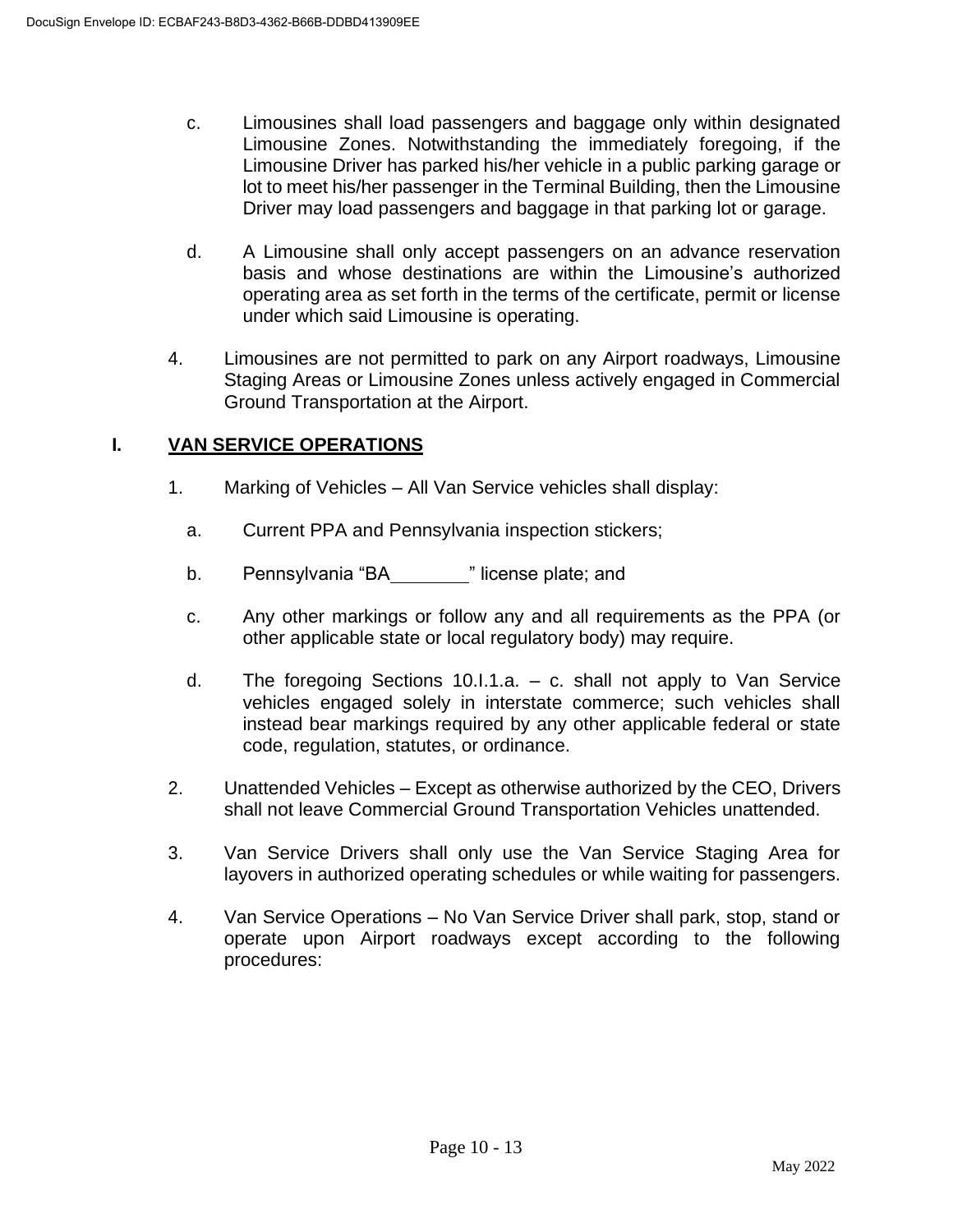- a. Van Service Vehicles shall (i) comply with all applicable AVI policies and procedures as set forth in Section 10.K.6. herein, and (ii) pay all required fees as set forth in Section 10.K.4. in order to operate on the Airport roadways for the purpose of picking up and discharging passengers. Such Airport passenger pick-up and discharge shall occur only at areas designated by the Division of Aviation.
- b. No Van Service Driver shall solicit, neither by word nor gesture, a passenger for transportation nor accept a passenger on the Airport other than in an area specifically authorized by these rules and regulations.
- c. Van Services Drivers shall load passengers and baggage only within a designated Van Services Zone.
- d. The CEO reserves the right to permit or require owners of Van Service vehicles to submit, for approval, operating schedules. Under this condition, owners of Van Service vehicles shall operate on time according to the appropriate operating schedule and shall park only within designated Van Service Zone at approved times.
- 5. Van Service Drivers are not permitted to park on any Airport roadways, Van Services Staging Areas or Van Service Zones unless actively engaged in Commercial Ground Transportation at the Airport.

## **J. COURIER OPERATIONS**

- 1. Marking of Vehicles All Courier vehicles shall bear all applicable current state inspection and registration stickers.
- 2. Couriers shall only park Courier Vehicles in designated Courier Staging Areas while making goods deliveries and/or pick-ups at the Airport.
- 3. Courier Operations No Van Service Driver shall park, stop, stand or operate upon Airport roadways except according to the following procedures:
	- a. Couriers shall (i) comply with all applicable AVI policies and procedures as set forth in Section 10.K.6. herein, and (ii) pay all required fees as set forth in Section 10.K.4. in order to operate on the Airport roadways for the purpose of retrieving and delivering packages. Such business shall occur only at areas designated by the Division of Aviation.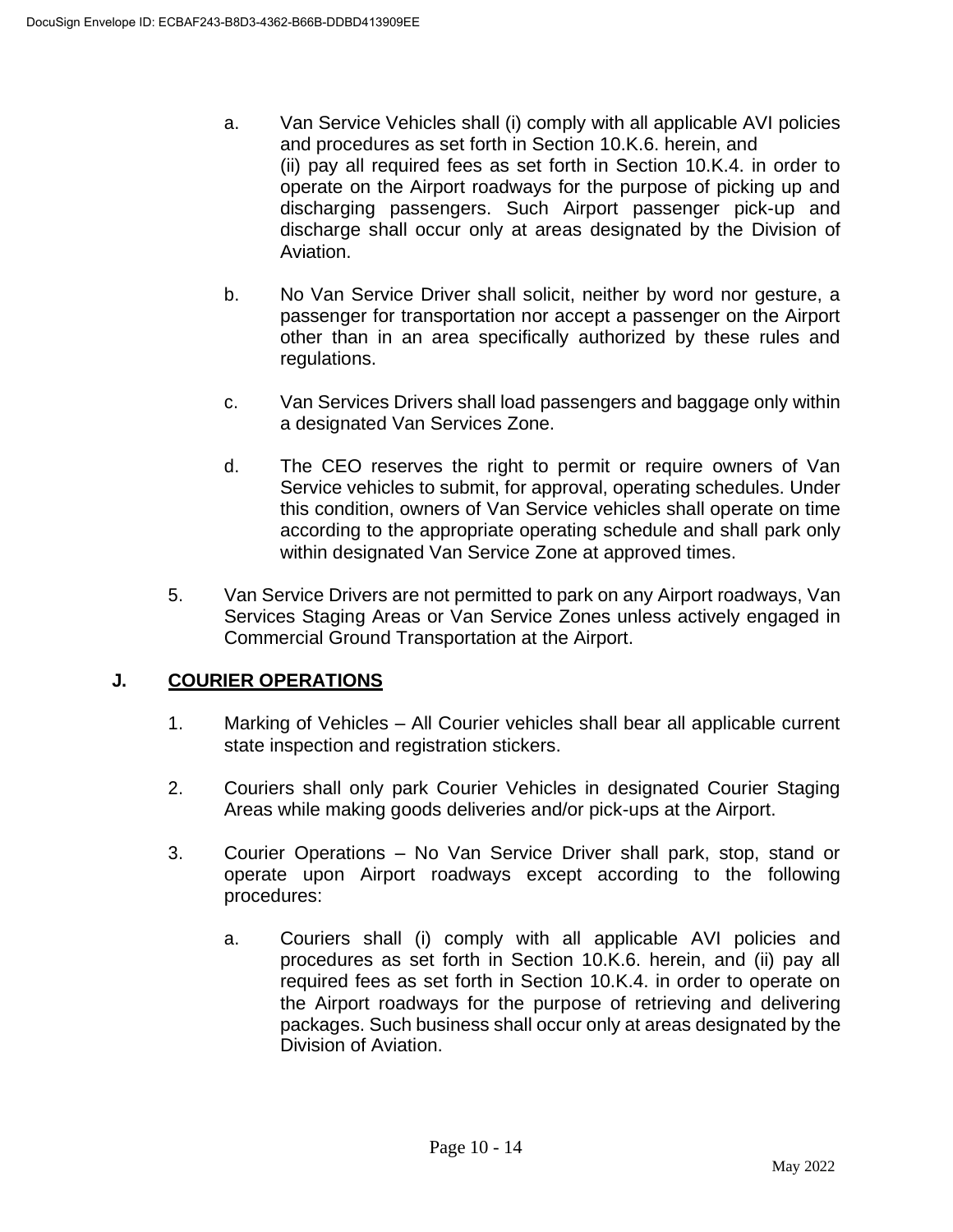b. Couriers are not permitted to park Courier Vehicles on any Airport roadways, Van Services Staging Areas or Van Service Zones unless actively engaged in Commercial Ground Transportation at the Airport.

### **K. PAYMENT OF FEES-REPORTS AND RECORDS; AUTOMATED VEHICLE IDENTIFICATION (AVI) SYSTEM**

- 1. On-Airport Rental Car Operators All On-Airport Rental Car Operators shall:
	- a. Remit a Customer Facility Charge in the amount of \$4 per rental day, which is imposed on each customer renting a motor vehicle from a Vehicle Rental Company doing business at Philadelphia International Airport. Customer Facility Charges shall be collected from the customer by the Vehicle Rental Company and held in a segregated trust fund for the benefit of the Airport. All other provisions in Subchapter C of Chapter 59 of Title 74 (74 Pa. C.S. Sections 5931-5933) are hereby incorporated herein by reference;
	- b. Submit to the Division of Aviation a "Rent A Car (RAC) Operations PHL Customer Facility Charge (CFC) Report" indicating the number of rental car transactions and rental car transaction days. This report and the Customer Facility Charge are due no later than the last day of the month following the month in which charges are collected;
	- c. Pay a Privilege Fee in the amount of ten percent (10%) of the Gross Revenue derived from the operation of its car rental business at the Airport. This Privilege Fee shall be due and payable on the twentieth (20th) day of the calendar month following the month in which the chargeable Gross Revenues were derived, along with the report described in Section 10.K.1.d below;
	- d. Submit to the Division of Aviation a "Concessionaire's Monthly Report of Commission Accrued" (Form 72-89) indicating Gross Revenue by type (e.g. Time & Mileage, Fuel, Additional Driver, Baby Seat, Cellular Phone, etc.). This report and the monthly percentage fee payment are due within twenty (20) days of the end of each calendar month. This report shall be submitted for each month of operation regardless of whether there is any activity to report. The On-Airport Rental Car Operator's monthly payment of the fee based upon its Gross Revenue shall be based on this report and in the event the On-Airport Rental Car Operator fails to transmit this report and any corresponding payment due,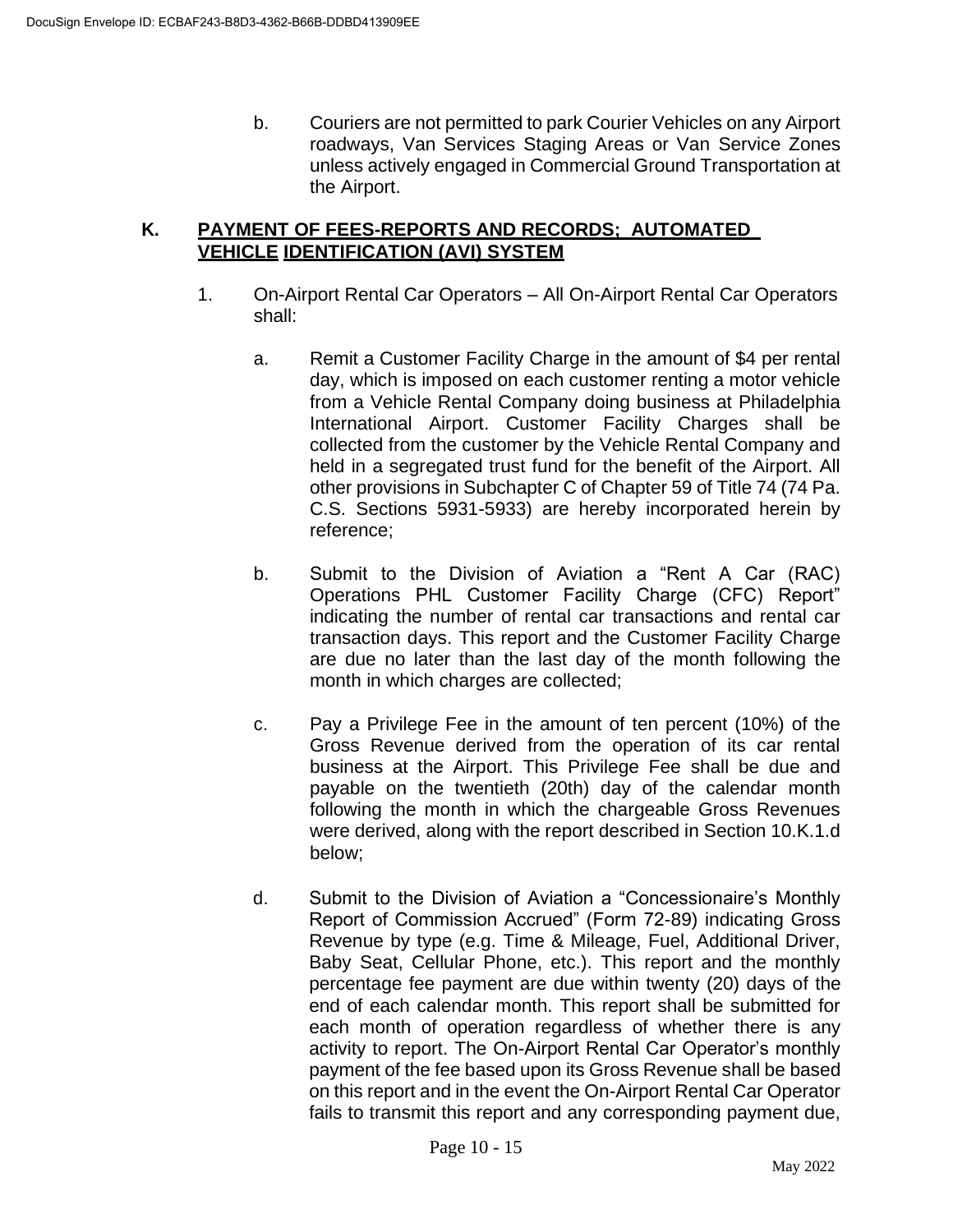the Division of Aviation shall compute the then-due monthly percentage fee based upon data available as though the fee due were the same as the fee during the highest reported month of operations. After receipt of the required but delinquent payment and report from the Rental CarOperator, the Division of Aviation shall recalculate the fee for the month in question based upon the report received plus interest as calculated in Section 10.K.1.g.i. If the actual fee plus interest is higher than that fee invoiced to the Rental Car Operator, the deficiency shall be paid by the Rental Car Operator along with the next monthly payment. If the actual fee is less than that fee invoiced to Rental Car Operator, the excess shall be credited to the Rental Car Operator's account;

- e. Keep full and complete books of accounts relating to the requirements of these rules and regulations and in so doing shall comply with the minimal procedural requirements prescribed by the City. The City, through its duly authorized representative, shall have the right to inspect and audit an On- Airport Rental Car Operator's books of accounts and other records at all reasonable times during normal business hours. If, as a result of such audit, it is established that On-Airport Rental Car Operator has understated the gross revenues received by it by five percent (5%) or more, the entire expense of said audit shall be borne by the On-Airport Rental Car Operator. On-Airport Rental Car Operators shall retain said records for a period of three (3) years and upon the City's request shall make such records available to the City for audit at the Airport or at some other mutually agreed upon location within twenty-five (25) miles of the Airport. Should adequate records not be made available by an On-Airport Rental Car Operator at the appointed locations, the additional cost of said audit including all reasonable travel, food and lodging expenses incurred by the City shall at the City's discretion be borne by On-Airport Rental Car Operator;
- f. Provide a certified written statement to the City, prepared by a certified public accountant within ninety (90) days of the end of each calendar year, showing the total percentage fee due for the said year. In the event that the sum of the actual amounts paid to the City by On-Airport Rental Car Operator exceeds the total percentage fees due for the year, such excess shall be credited to the On-Airport Rental Car Operator in the months following receipt of certified public accountant's statement. Such statement shall also contain a list of the Gross Revenue, by month, as shown on the books and records of On-Airport Rental Car Operator which were used to compute the monthly fee payments made to the City during the period covered by the statement, and the accountant's opinion that the percentage fees paid by the On-Airport Rental Car Operator to the City during the preceding year were made in accordance with the terms of these rules and regulations; and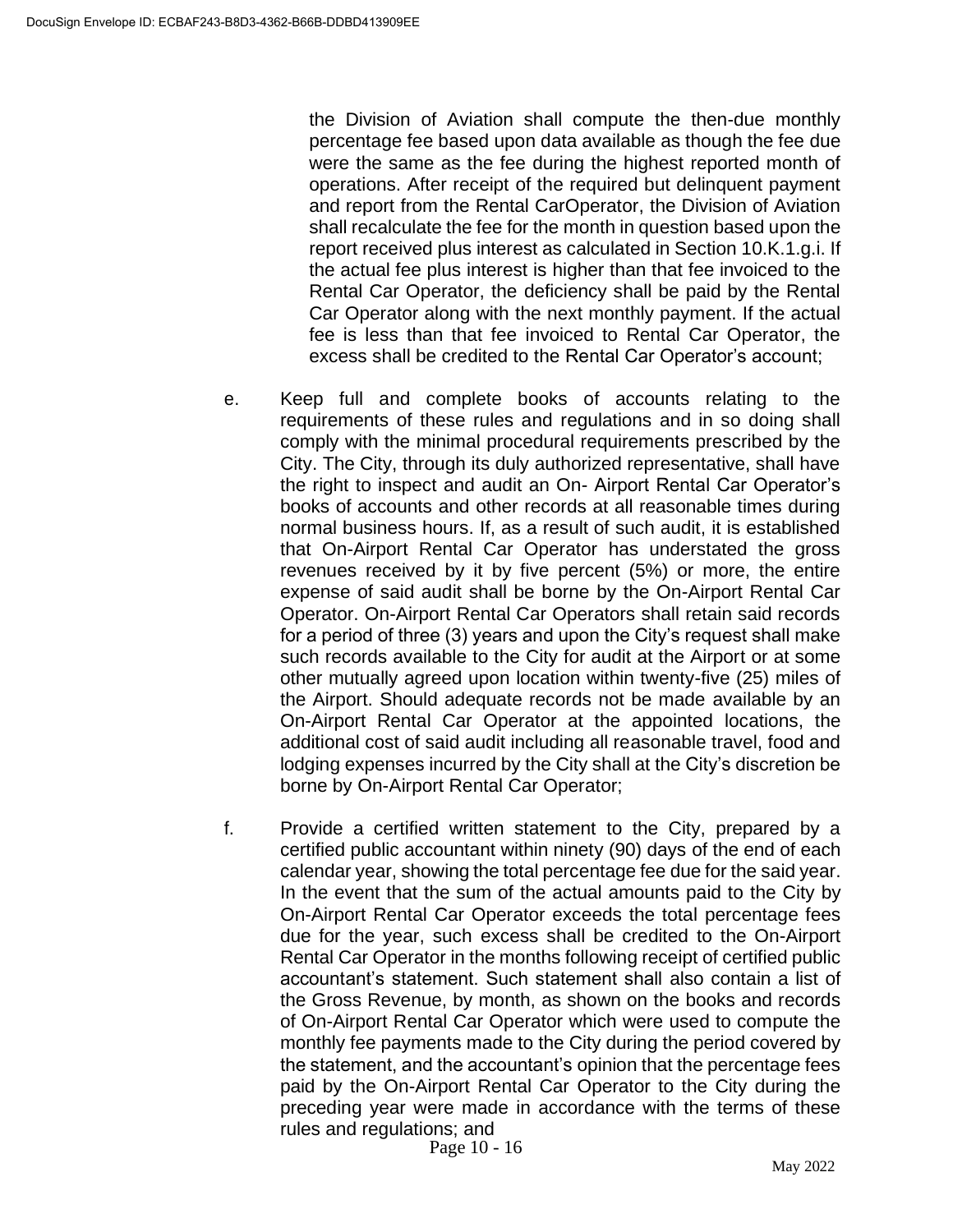- g. Pay all monthly payments on the due date as established herein.
	- i. If the On-Airport Rental Car Operator fails to make payments due within ten (10) days of the due date interest shall automatically accrue on the late payment, without notice or opportunity to cure. The interest shall accrue as of the first (1st) day after the due date at the pro-rated rate of one and one-half percentage (1.5%) per month until fully paid.
	- ii. If an On-Airport Rental Car Operator fails to make payments due within ten (10) days of the due date or fails to comply with any of these rules and regulations, the City may give the On-Airport Rental Car Operator notice of default. Failure to cure the aforementioned default within fifteen (15) days after the issuance of written notice may result in termination of the privilege granted under these rules and regulations without further notice and the exercise of all other remedies set forth in these rules and regulations or at law or equity.
	- iii. All payments are due by 4:00 p.m. Eastern Standard Time on the due date. Any payment that is submitted by the On- Airport Rental Car Operator to cure a financial default must be received no later than 4:00 p.m. Eastern Standard Time on the final day of the cure period or such payment will not be accepted by the City as cure of the default.
	- iv. The City's acceptance of any report, including but not limited to the "Concessionaire's Monthly Report of Commission Accrued," or acceptance of any payment shall not preclude the City from challenging the accuracy of the report or the payment amount and shall not be construed as a waiver of any of the City's rights. No right or remedy of the City set forth herein is intended to be exclusive of any other right or remedy herein or provided by law, but each shall be cumulative and concurrent and in addition to every other right or remedy herein or now or hereafter existing at law or in equity or by statute or ordinance.
- 2. Off-Airport Rental Car Operators All Off-Airport Rental Car Operators shall:
	- Page 10 17 a. Remit a Customer Facility Charge in the amount of \$4 per rental day, which is imposed on each customer renting a motor vehicle from a Vehicle Rental Company doing business at Philadelphia International Airport. Customer Facility Charges shall be collected from the customer by the Vehicle Rental Company and held in a segregated trust fund for the benefit of the Airport. All other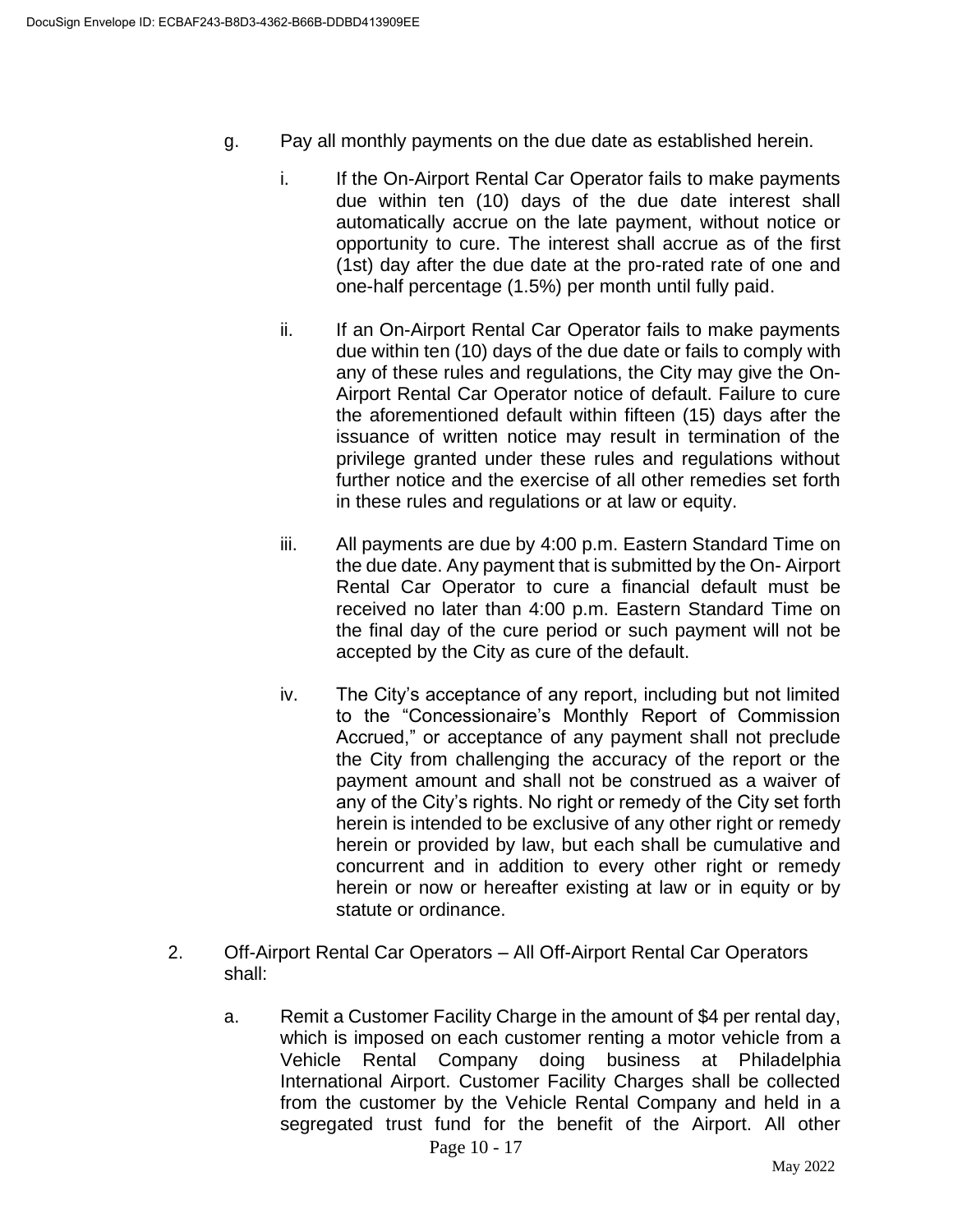provisions in Subchapter C of Chapter 59 of Title 74 (74 Pa. C.S. Sections 5931-5933) are hereby incorporated herein by reference;

- b. Submit to the Division of Aviation a "Rent A Car (RAC) Operations PHL Customer Facility Charge (CFC) Report" indicating the number of rental car transactions and rental car transaction days. This report and the Customer Facility Charge are due no later than the last day of the month following the month in which charges are collected;
- c. Pay a Privilege Fee in the amount of ten percent (10%) of the Gross Revenue derived from the operation of any aspect of its car rental business at the Airport. This Privilege Fee shall be due and payable on the twentieth (20th) day of the calendar month following the month in which the chargeable Gross Revenues were derived, along with the report described in Section 10.K.2.d below;
- d. Submit to the Division of Aviation a "Concessionaire's Monthly Report of Commission Accrued" (Form 72-89) indicating Gross Revenue by type (e.g. Time & Mileage, Fuel, Additional Driver, Baby Seat, Cellular Phone, etc.). This report and the monthly percentage fee payment are due within twenty (20) days of the end of each calendar month. This report shall be submitted for each month of operation regardless of whether there is any activity to report. The Off-Airport Rental Car Operator's monthly payment of the fee based upon its Gross Revenue shall be based on this report and in the event the Off-Airport Rental Car Operator fails to transmit this report and any corresponding payment due, the Division of Aviation shall compute the then-due monthly percentage fee based upon data available as though the fee due were the same as the fee during the highest reported month of operations. After receipt of the required but delinquent payment and report from the Off-Airport Rental Car Operator, the Division of Aviation shall recalculate the fee for the month in question based upon the report received plus interest as calculated in Section 10.K.2.g.i. If the actual fee plus interest is higher than that fee invoiced to the Off-Airport Rental Car Operator, the deficiency shall be paid by the Off-Airport Rental Car Operator along with the next monthly payment. If the actual fee is less than that fee invoiced to Off-Airport Rental Car Operator, the excess shall be credited to the Off-Airport Rental Car Operator's account;
- e. Keep full and complete books of accounts relating to the requirements of these rules and regulations and in so doing shall comply with the minimal procedural requirements prescribed by the City. The City, through its duly authorized representative, shall have the right to inspect and audit an Off-Airport Rental Car Operator's books of accounts and other records at all reasonable times during normal business hours. If, as a result of such audit, it is established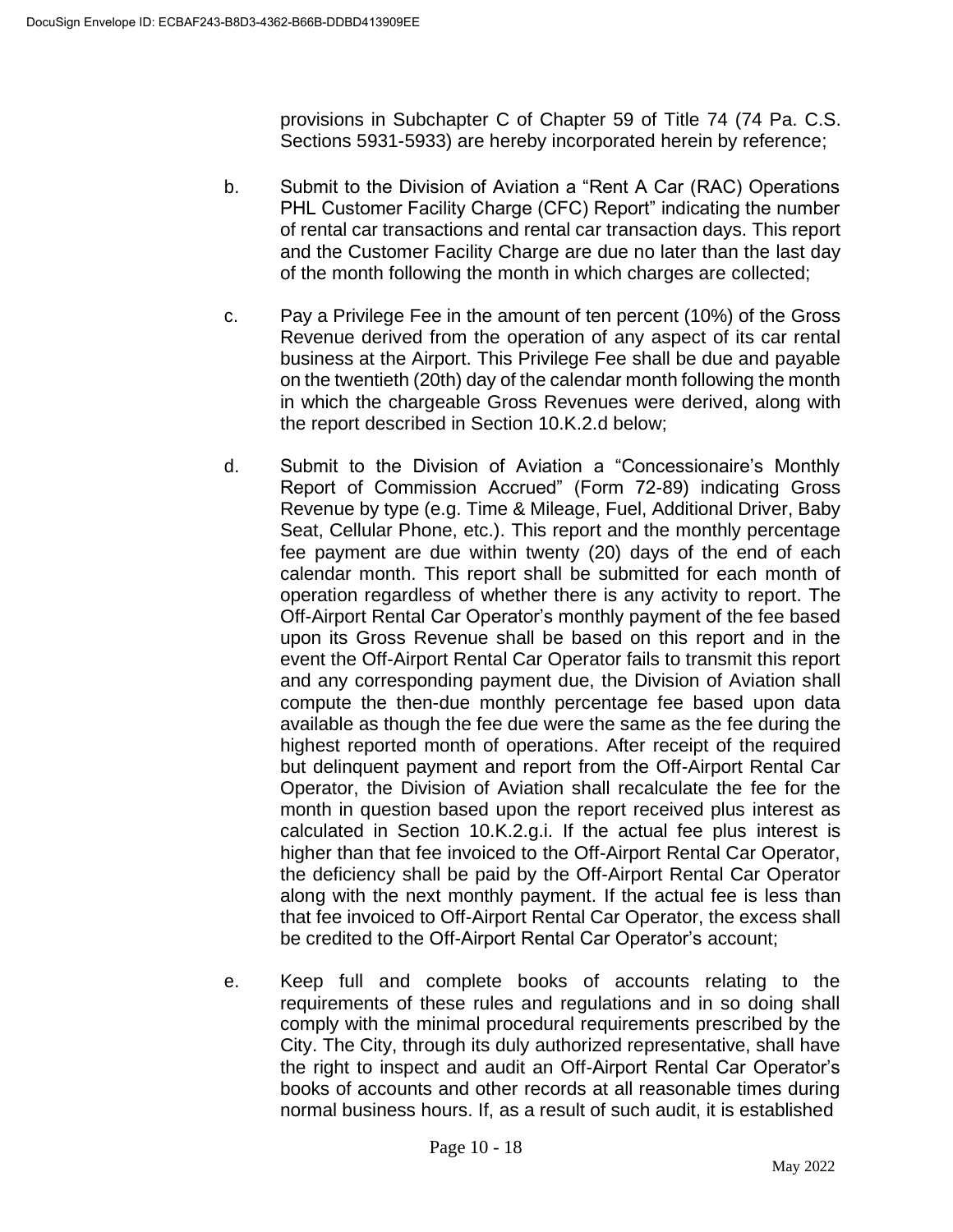that Off-Airport Rental Car Operator has understated the Gross Revenue received by it by five percent (5%) or more, the entire expense of said audit shall be borne by the Off-Airport Rental Car Operator. Off-Airport Rental Car Operators shall retain said records for a period of three (3) years and upon the City's request shall make such records available to the City for audit at the Airport or at some other mutually agreed upon location within twenty-five (25) miles of the Airport. Should adequate records not be made available by an Off-Airport Rental Car Operator at the appointed locations, the additional cost of said audit including all reasonable travel, food and lodging expenses incurred by the City shall at the City's discretion be borne by Off-Airport Rental Car Operator;

- f. Provide a certified written statement to the City, prepared by a certified public accountant within ninety (90) days of the end of each calendar year, showing the total percentage fees due for the said year. In the event that the sum of the actual amounts paid to the City by Off-Airport Rental Car Operator exceeds the total percentage fees due for the year, such excess shall be credited to the Off-Airport Rental Car Operator in the months following receipt of certified public accountant's statement. Such statement shall also contain a list of the Gross Revenue, by month, as shown on the books and records of Off-Airport Rental Car Operator which were used to compute the monthly fee payments made to the City during the period covered by the statement, and the accountant's opinion that the percentage fees paid by the Off-Airport Rental Car Operator to the City during the preceding year were made in accordance with the terms of these rules and regulations; and
- g. Pay all monthly payments on the due date as established herein.
	- i. If the Off-Airport Rental Car Operator fails to make payments due within ten (10) days of the due date interest shall automatically accrue on the late payment, without notice or opportunity to cure. The interest shall accrue as of the first (1st) day after the due date at the pro-rated rate of one and one-half percentage (1.5%) per month until fully paid.
	- ii. If an Off-Airport Rental Car Operator fails to make payments due within ten (10) days of the due date or fails to comply with any of these rules and regulations, the City may give the Off-Airport Rental Car Operator notice of default. Failure to cure the aforementioned default within fifteen (15) days after the issuance of written notice may result in termination of the privilege granted under these rules and regulations without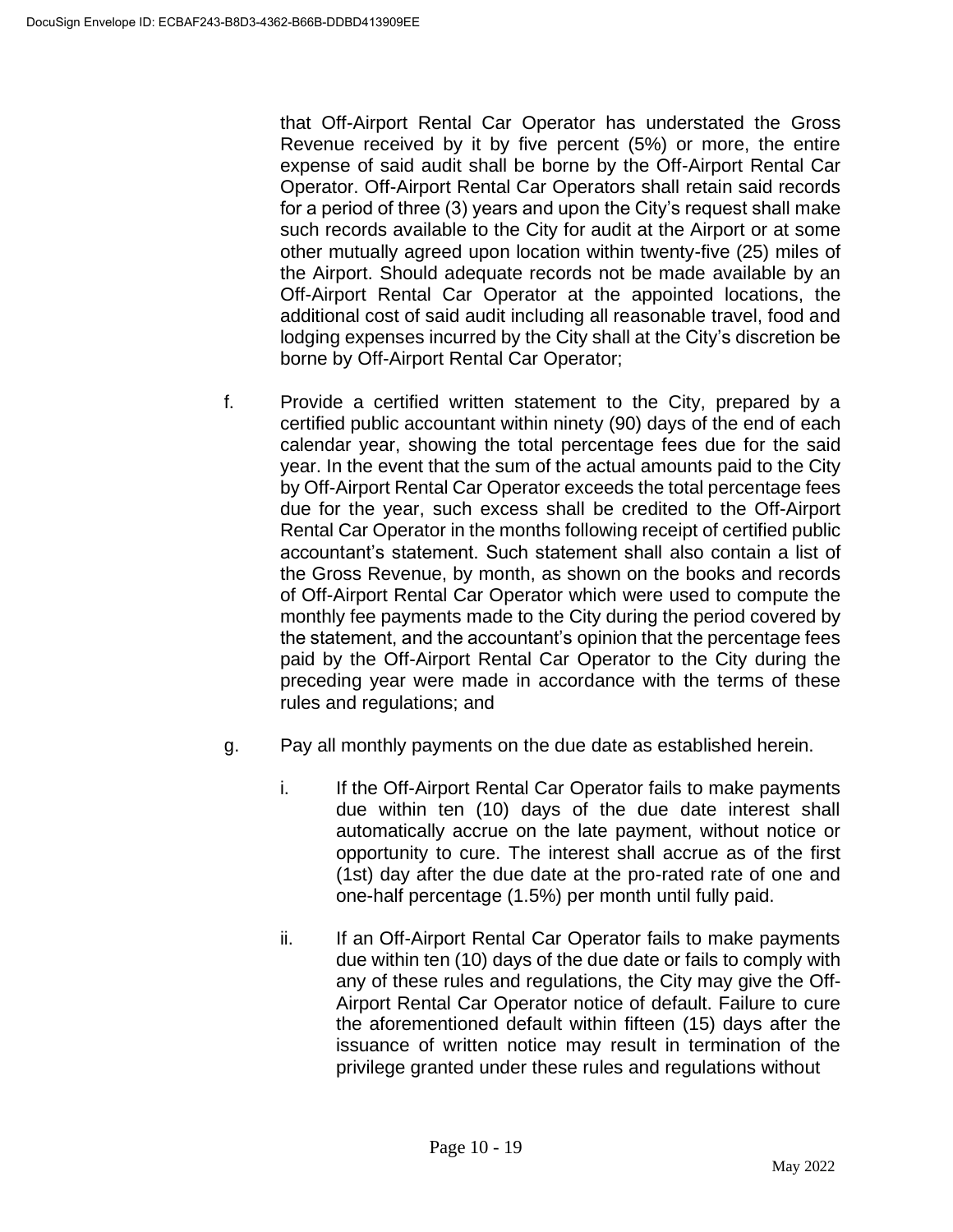further notice and the exercise of all other remedies set forth in these rules and regulations or at law or equity.

- iii. All payments are due by 4:00 p.m. Eastern Standard Time on the due date. Any payment that is submitted by the Off- Airport Rental Car Operator to cure a financial default must be received no later than 4:00 p.m. Eastern Standard Time on the final day of the cure period or such payment will not be accepted by the City as cure of the default.
- iv. The City's acceptance of any report, including but not limited to the "Concessionaire's Monthly Report of Commission Accrued," or acceptance of any payment shall not preclude the City from challenging the accuracy of the report or the payment amount and shall not be construed as a waiver of any of the City's rights. No right or remedy of the City set forth herein is intended to be exclusive of any other right or remedy herein or provided by law, but each shall be cumulative and concurrent and in addition to every other right or remedy herein or now or hereafter existing at law or in equity or by statute or ordinance.
- 3. Off-Airport Parking Operators
	- a. This Section 10.K.3 shall apply to all Off-Airport Parking Operators not otherwise governed by leases, licenses, or other written agreements with the Division of Aviation, except as described in Section 10.K.3.a.i.
		- i. All Off-Airport Parking Operators, regardless of any lease, license, or other written agreement, shall adhere to Section 10.K.3.g, Accessibility for Individuals with Disabilities.
	- b. Percentage of Gross Revenue. Each Off-Airport Parking Operator shall pay a Privilege Fee in the amount of ten percent (10%) of the Gross Revenue derived from the operation of its business from the Airport. This Privilege Fee shall be due and payable on the twentieth (20th) day of the calendar month following the month in which the chargeable Gross Revenue was derived, along with the report described in Section 10.K.3.b.i, below:
		- i. Each Off-Airport Parking Operator shall submit to the Division of Aviation a "Concessionaire's Monthly Report of Commission Accrued" (Form 72-89) indicating Gross Revenue by type. This report is due within twenty (20) days of the end of each calendar month. This report shall be submitted for each month of operation regardless of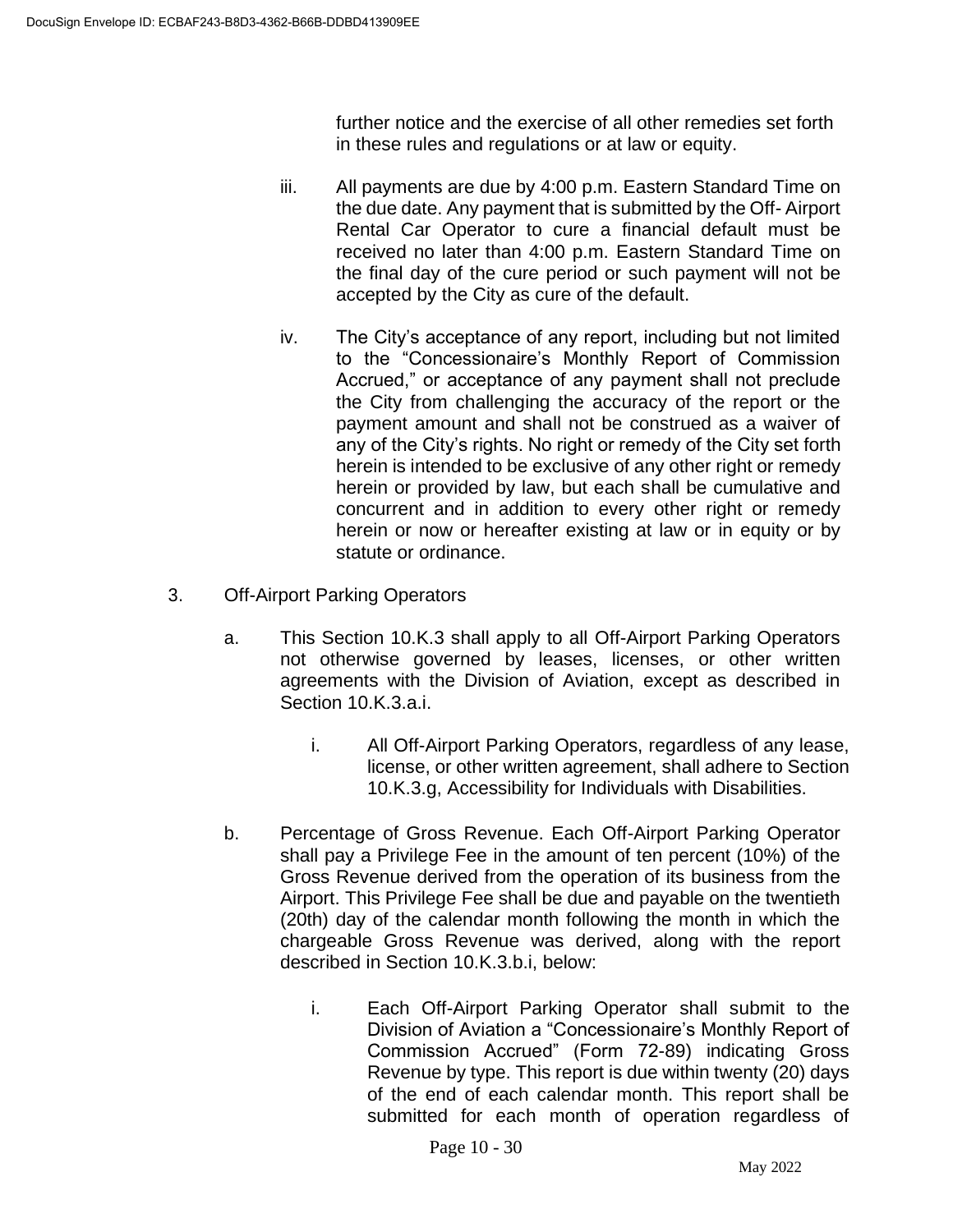whether there is any activity to report. The Off-Airport Parking Operator's monthly payment of the fee based upon its Gross Revenue shall be based on this report and in the event the Off-Airport Parking Operator fails to transmit this report and any corresponding payment due, the Division of Aviation shall compute the then-due monthly percentage fee based upon data available as though the fee due were the same as the fee during the highest reported month of operations. After receipt of the required but delinquent payment and report from the Off-Airport Parking Operator, the Division of Aviation shall recalculate the fee for the month in question based upon the report received plus interest as calculated in Section 10.K.3.e.i. If the actual fee plus interest is higher than that fee invoiced to the Off-Airport Parking Operator, the deficiency shall be paid by the Off-Airport Parking Operator along with the next monthly payment. If the actual fee is less than that fee invoiced to Off-Airport Parking Operator, the excess shall be credited to the Off-Airport Parking Operator's account.

- c. Each Off-Airport Parking Operator shall keep full and complete books of accounts relating to the requirements of these rules and regulations and in so doing shall comply with the minimal procedural requirements prescribed by the City. The City, through its duly authorized representative, shall have the right to inspect and audit an Off-Airport Parking Operator's books of accounts and other records at all reasonable times during normal business hours. If, as a result of such audit, it is established that Off-Airport Parking Operator has understated the Gross Revenue received by it by five percent (5%) or more, the entire expense of said audit shall be borne by the Off-Airport Parking Operator. Off-Airport Rental Parking Operators shall retain said records for a period of three (3) years and upon the City's request shall make such records available to the City for audit at the Airport or at some other mutually agreed upon location within twenty-five (25) miles of the Airport. Should adequate records not be made available by an Off-Airport Parking Operator at the appointed locations, the additional cost of said audit including all reasonable travel, food and lodging expenses incurred by the City shall at the City's discretion be borne by Off-Airport Parking Operator.
- Page 10 31 d. Each Off-Airport Parking Operator shall provide a certified written statement to the City, prepared by a certified public accountant within ninety (90) days of the end of each calendar year, showing the total percentage fees due for the said year. In the event that the sum of the actual amounts paid to the City by Off-Airport Parking Operator exceeds the total percentage fees due for the year, such excess shall be credited to the Off-Airport Parking Operator in the months following receipt of certified public accountant's statement. Such statement shall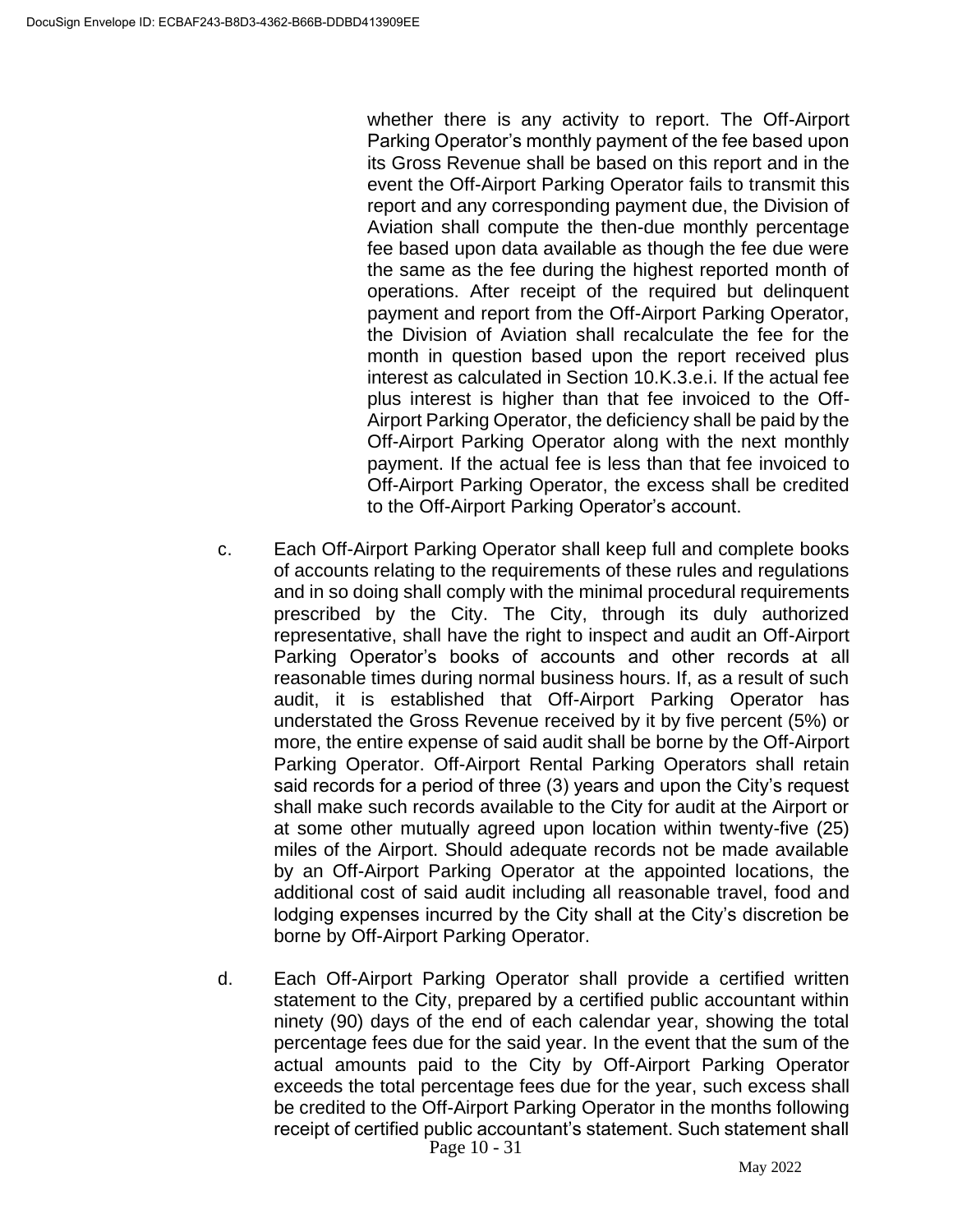also contain a list of the Gross Revenue, by month, as shown on the books and records of Off-Airport Parking Operator which were used to compute the monthly fee payments made to the City during the period covered by the statement, and the accountant's opinion that the percentage fees paid by the Off-Airport Parking Operator to the City during the preceding year were made in accordance with the terms of these rules and regulations.

- e. Each Off-Airport Parking Operator shall pay all monthly payments on the due date as established herein.
	- i. If the Off-Airport Parking Operator fails to make payments due within ten (10) days of the due date interest shall automatically accrue on the late payment, without notice or opportunity to cure. The interest shall accrue as of the first (1st) day after the due date at the pro-rated rate of one and one-half percentage (1.5%) per month until fully paid.
	- ii. If an Off-Airport Parking Operator fails to make payments due within ten (10) days of the due date or fails to comply with any of these rules and regulations, the City may give the Off-Airport Parking Operator notice of default. Failure to cure the aforementioned default within fifteen (15) days after the issuance of written notice may result in termination of the privilege granted under these rules and regulations without further notice and the exercise of all other remedies set forth in these rules and regulations or at law or equity.
	- iii. All payments are due by 4:00 p.m. Eastern Standard Time on the due date. Any payment that is submitted by the Off-Airport Parking Operator to cure a financial default must be received no later than 4:00 p.m. Eastern Standard Time on the final day of the cure period or such payment will not be accepted by the City as cure of the default.
	- iv. The City's acceptance of any report, including but not limited to the "Concessionaire's Monthly Report of Commission Accrued," or acceptance of any payment shall not preclude the City from challenging the accuracy of the report or the payment amount and shall not be construed as a waiver of any of the City's rights. No right or remedy of the City set forth herein is intended to be exclusive of any other right or remedy herein or provided by law, but each shall be cumulative and concurrent and in addition to every other right or remedy herein or now or hereafter existing at law or in equity or by statute or ordinance.
	- Page 10 32 v. All fees as set forth in this Section 10.K.3 shall be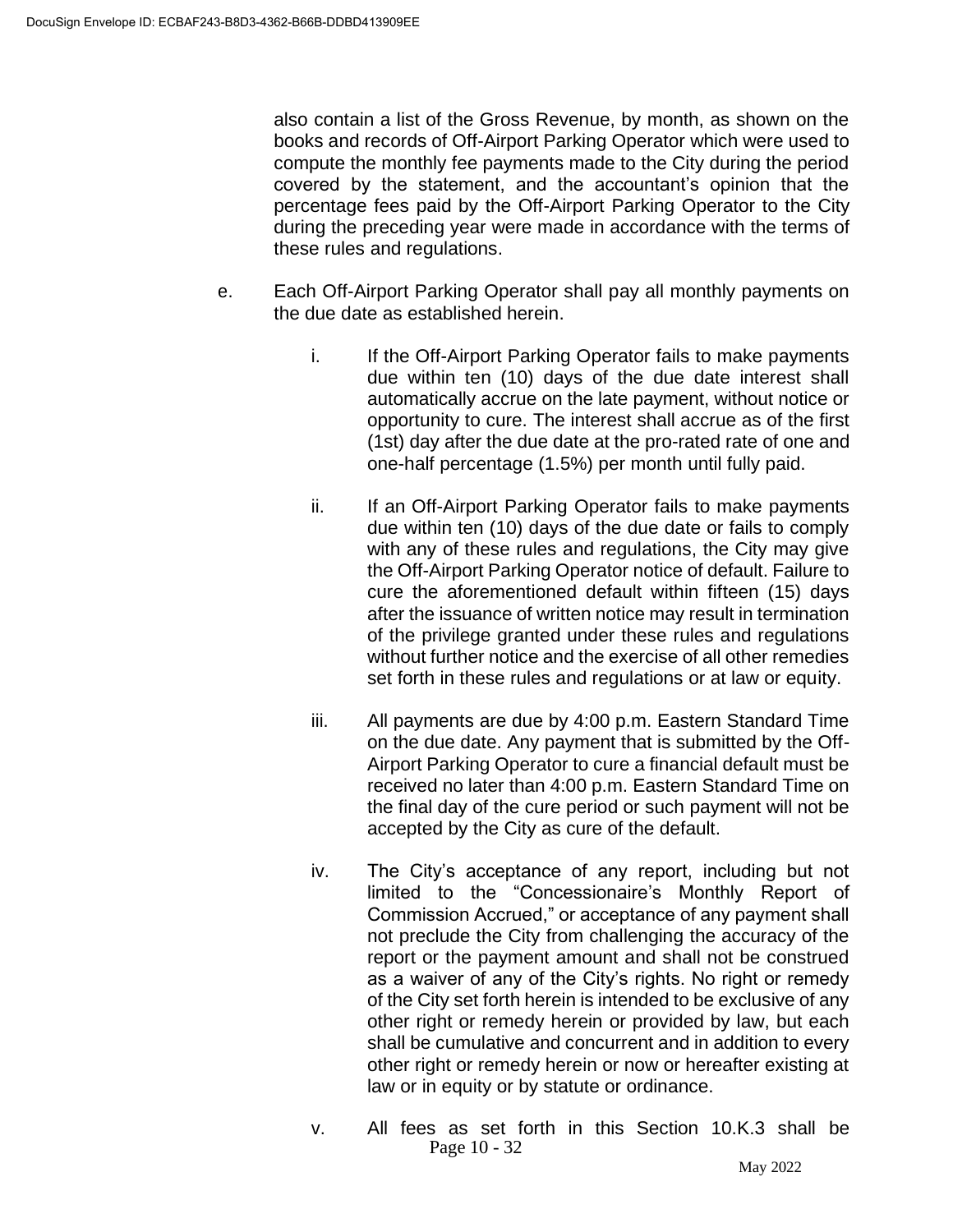determined and paid by Electronic Funds Transfer or Automated Clearing House to the Division of Aviation's Aviation Operating Account. All EFT or ACH transfers shall be made to:

Wells Fargo Bank, N.A. Phone: 1-800-869-3557 City of Philadelphia Aviation Division Aviation Operating Account Account #200-003-388-8734 Routing Number: #121000248

- f. All Off-Airport Parking Operators shall obtain a window decal from the Division of Aviation, or its designee. Each decal will indicate the current year and will be reissued by the Division of Aviation on an annual basis. Off-Airport Parking Operators must affix the decal on a designated location on the windshield of each Off-Airport Parking vehicle. The decal must be current and displayed at all times while operating on Airport property.
- g. Accessibility for Individuals with Disabilities. Off-Airport Parking Operators shall have accessibility arrangements in place that comply with Section 9-1106 of the Philadelphia Code and Title III of the Americans With Disabilities Act, as they may be amended from time to time, and shall submit such arrangements to the City and the DOA on a yearly basis.
- 4. Motor Carriers of Passengers and/or Property for Compensation
	- a. Applicability This Section 10.K.4. applies to any person, entity, Commercial Ground Transportation Operator or Driver, except as set forth below, who or which holds out, offers or undertakes service for compensation for the transportation of passengers or property, or both (each of the foregoing mentioned in this paragraph, a "Carrier"). This Section 10.K.4. does not apply to:
		- i. Vehicles operated by the Southeastern Pennsylvania Transportation Authority (SEPTA) or its agents;
		- ii. Motor Carriers operating call and demand service pursuant to the 53 Pa C.S. § 5701 *et seq*.;
		- iii. Courtesy Vehicles; or
		- iv. Vehicles operated by persons, non-commercial entities or non-profit associations, such as schools, who or which are not primarily engaged in the transportation, rental car, parking or hospitality industries.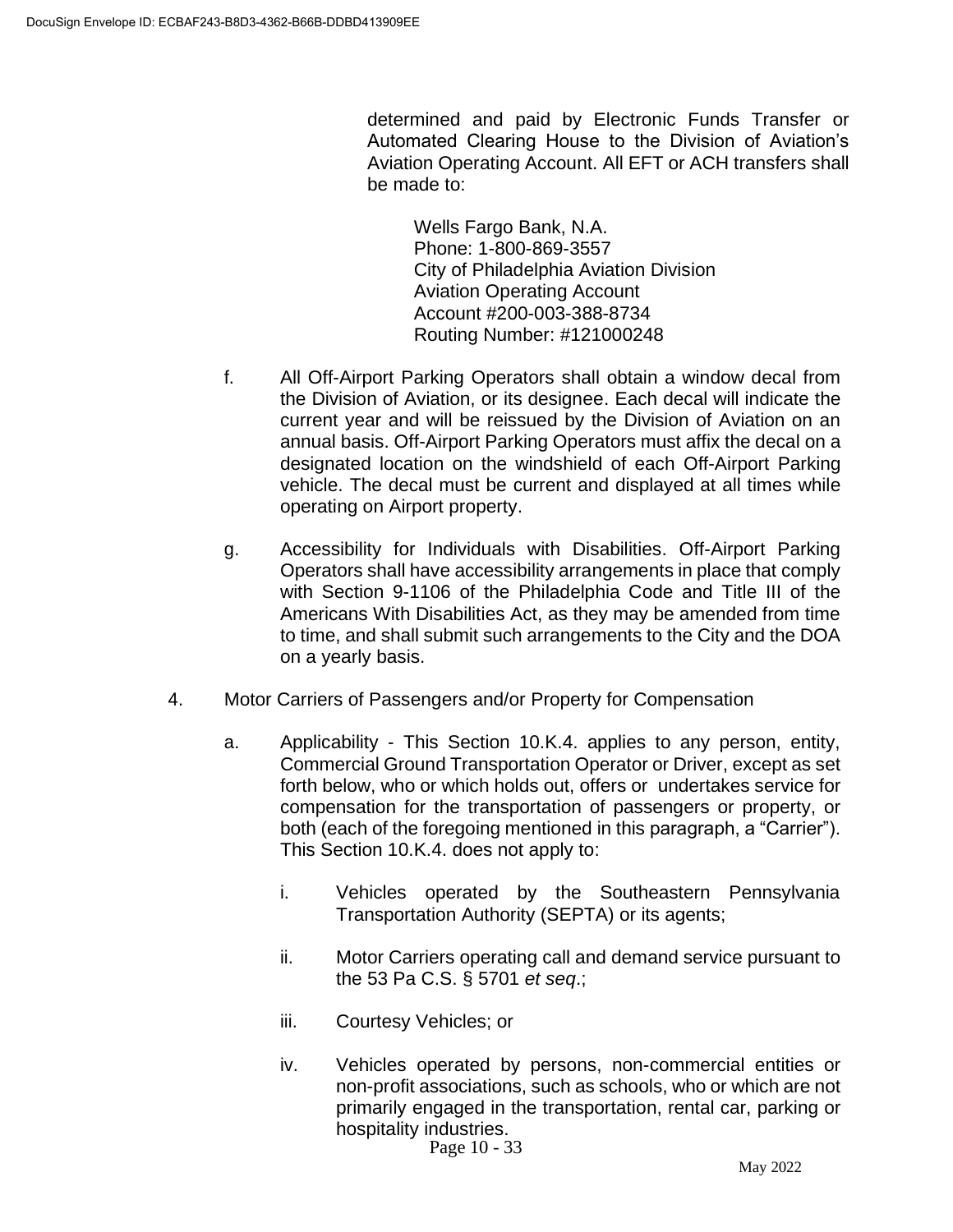b. Payment of Fees

ii.

- i. Per-Trip Fees Each Carrier (as defined in Section 10.K.4.a. herein) shall pay a Per-Trip Fee each time the Carrier enters the Airport's Commercial Roadway System or other area designated by the Division of Aviation for picking up passengers or property (the "Carrier Per-Trip Fee"). The Carrier Per-Trip Fee assessed against each Carrier shall be determined by the number of seating positions specified by the vehicle manufacturer's designated seating capacity for that vehicle, including the driver. Carriers shall pay a Carrier Per-Trip Fee according to the following schedule:
	- **Seating Capacity Per-Trip Fee** 1-5 \$1.50 6-12 \$3.00 13-24 \$8.00 25 and over \$22.00
- iii. Wait Time Fees Carriers are afforded a Wait Time of sixty (60) minutes. Any Carrier which remains in the "hold lot" beyond the initial sixty (60) minute grace period shall be assessed an amount equivalent to one Per-Trip Fee for each sixty (60) minute interval (or portion thereof) thereafter. Notwithstanding the immediately foregoing, Taxis are exempt from all Wait Time Fees.
- iv. Dwell Time Fees Upon entering the Commercial Roadway System, Carriers are afforded a certain amount of Dwell Time on the Commercial Roadway System according to the following schedule:

| <b>Type of Operator</b> | <b>Dwell Time Allowance</b> |
|-------------------------|-----------------------------|
| Taxicab                 | Not Applicable              |
| Courier                 | 60 minutes                  |
| Limousine               | 20 minutes                  |
| Van/Shuttle             | 30 minutes                  |
| <b>Bus</b>              | 60 minutes                  |
|                         |                             |

Any Carrier which remains in the Commercial Roadway System beyond the applicable Dwell Time period set forth above shall be assessed a Dwell Time Fee equivalent to one Per-Trip Fee for each fifteen (15) minute interval (or portion thereof) thereafter.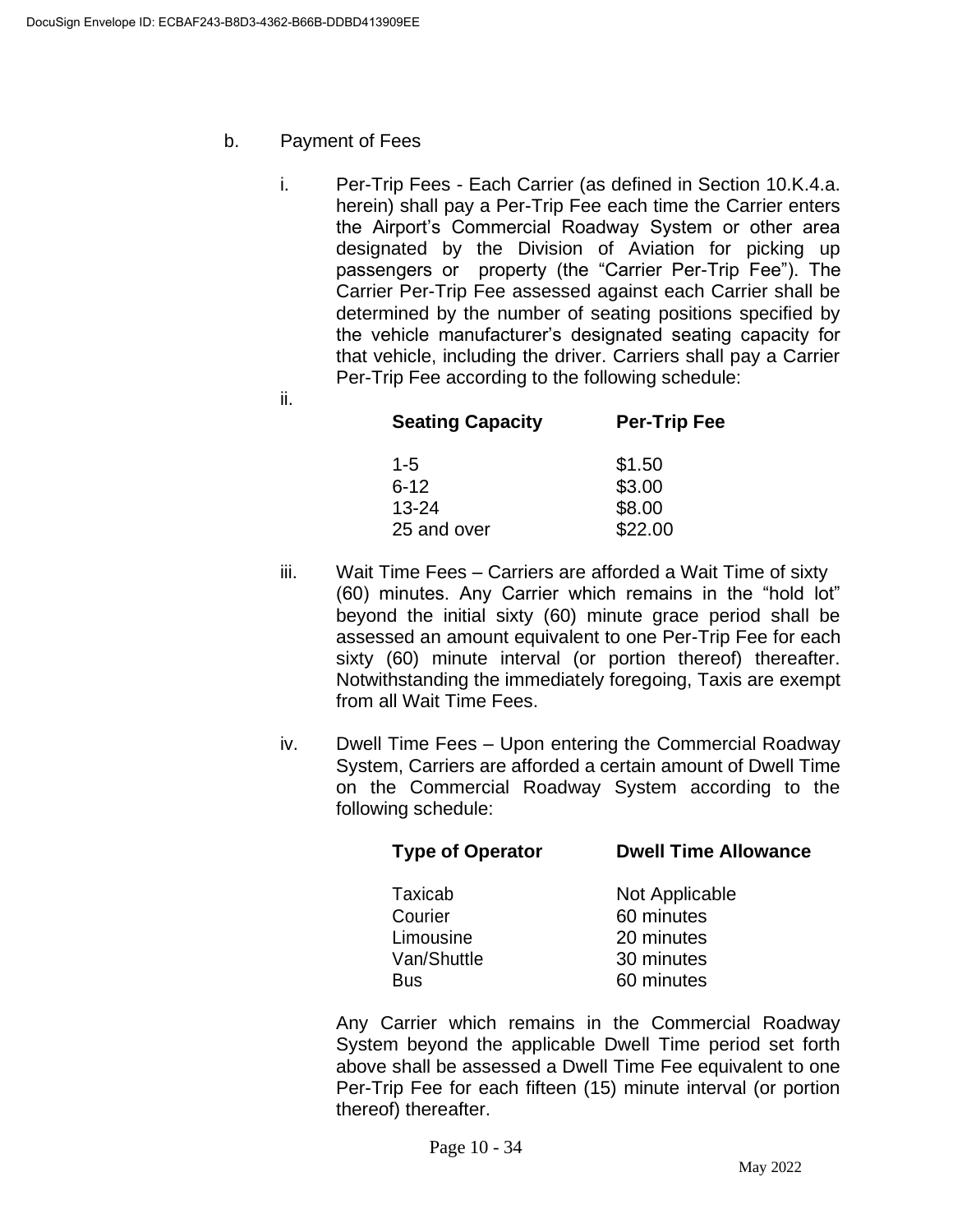- v. All fees as set forth in this Section 10.K.4 shall be determined and paid via the AVI system in accordance with the terms and conditions set forth in Section 10.K.6 herein.
- vi. The rules and regulations requiring that all Commercial Ground Transportation Operators enter the Airport through the Commercial Roadway System and participate in the AVI System will be strictly enforced by the Philadelphia Police and Division of Aviation (or its agent's) personnel.
- 5. Taxicabs
	- a. Egress Fee Each Taxicab shall pay a charge of one and 50/100 dollars (\$1.50) each time a Taxicab enters the Commercial Roadway System or other area designated by the CEO for picking up passengers.
	- b. Whenever there is an increase in the flag drop rate and/or mileage charge for taxicabs in cities of the First Class pursuant to an order of the PPA, or other agency having jurisdiction over taxicabs in the City of Philadelphia, the Egress Fee may, at the discretion of the CEO, increase by a percent equal to the percent of increase in the flag drop rate or mileage charge, whichever is greater.
	- c. Reservations Taxicabs picking up by reservation and prearrangement shall pay Per-Trip Fees in accordance with the schedule of charges assessed by the Airport on Carriers as set forth in Section 10.K.4.b. in lieu of the Egress Fee set forth in this Section.
	- d. In the event that any provision(s) of these rules and regulations conflicts with any authorization or regulation of the PPA, then that authorization(s) and/or regulation(s) of the PPA (as applicable) shall govern.
- 6. Automated Vehicle Identification (AVI) System

All Commercial Ground Transportation Operators and Drivers shall comply with any and all procedures established by the CEO (at the CEO's sole discretion) with respect to the AVI system. Such policies and procedures shall be posted prominently at the Airport and shall be available by calling the Airport Operations Department at 215.937.6914. Notwithstanding the immediately foregoing and the remainder of this Section 10.K.6, Courtesy Vehicle Operators are exempt from the AVI requirements set forth herein.

a. When so determined by the CEO, a Division of Aviation issued and installed AVI transponder will be required on each Commercial Ground Transportation Vehicle in order that the Division of Aviation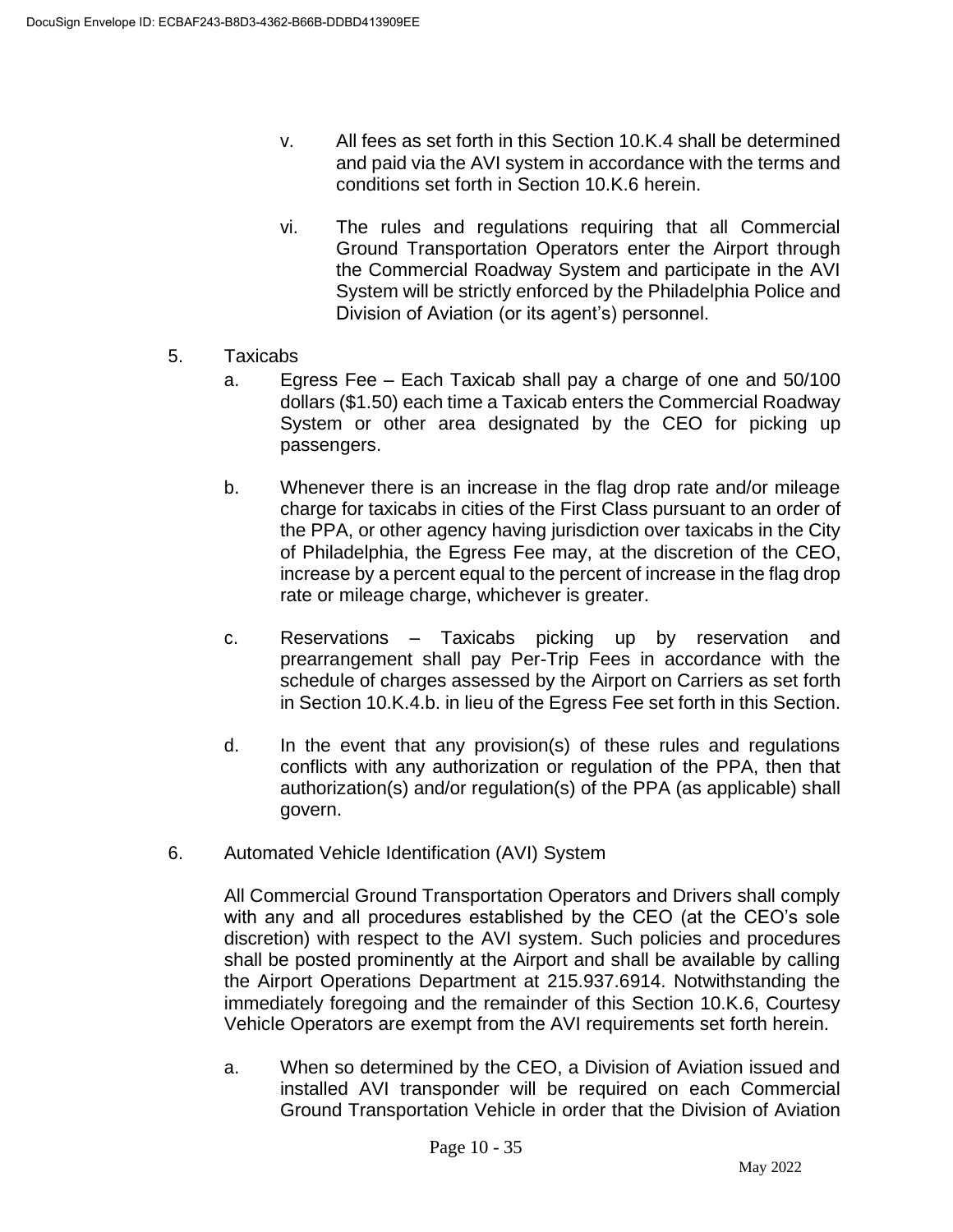may (1) monitor ground transportation activities, and (2) collect Per-Trip Fees and Egress Fees. Commercial Ground Transportation Operators and Drivers shall further establish AVI deposit accounts from which ground transportation fees shall be debited.

- b. AVI Transponders Required Commercial Ground Transportation Operators shall obtain a Division of Aviation-issued AVI transponder for each of its vehicles which transports its customers to/from the Airport.
	- i. Infrequent Users Notwithstanding 10.K.6.c. herein, in the event that a Commercial Ground Transportation Operator or Courtesy Vehicle Operator operates its vehicle(s) less than two (2) times per month per twelve (12) month period, then that Operator shall not be required to obtain an AVI transponder for that (those) vehicle(s), and instead shall have the option to either:
		- (a) Establish an AVI account and pay the applicable Per-Trip Fee; or
		- (b) Pay a one-time "infrequent user fee" which will allow the vehicle to retrieve Airport passengers during that trip according to the below fee schedule:

| Limousines/Shuttles | \$20 |
|---------------------|------|
| Vans                | \$30 |
| <b>Buses</b>        | \$50 |

- c. Commercial Ground Transportation Operators
	- i. Commercial Ground Transportation Operators shall file a signed application for each AVI transponder with the Division of Aviation and must follow the terms and conditions of the counterpart "Ground Transportation AVI Agreement" pursuant to all approved applications. (If the Commercial Ground Transportation Operator has been authorized by the Division of Aviation to use a non-Division of Aviation-issued transponder, then such operators shall separately register each AVI transponder with the Division of Aviation and shall follow the terms and conditions of the Ground Transportation AVI Agreement). Applicants shall be bound by all terms and conditions of the application and its counterpart agreement, including, but not limited to, late payment penalties (where applicable).
	- ii. Commercial Ground Transportation Operators shall keep the Division of Aviation advised of any and all changes in its or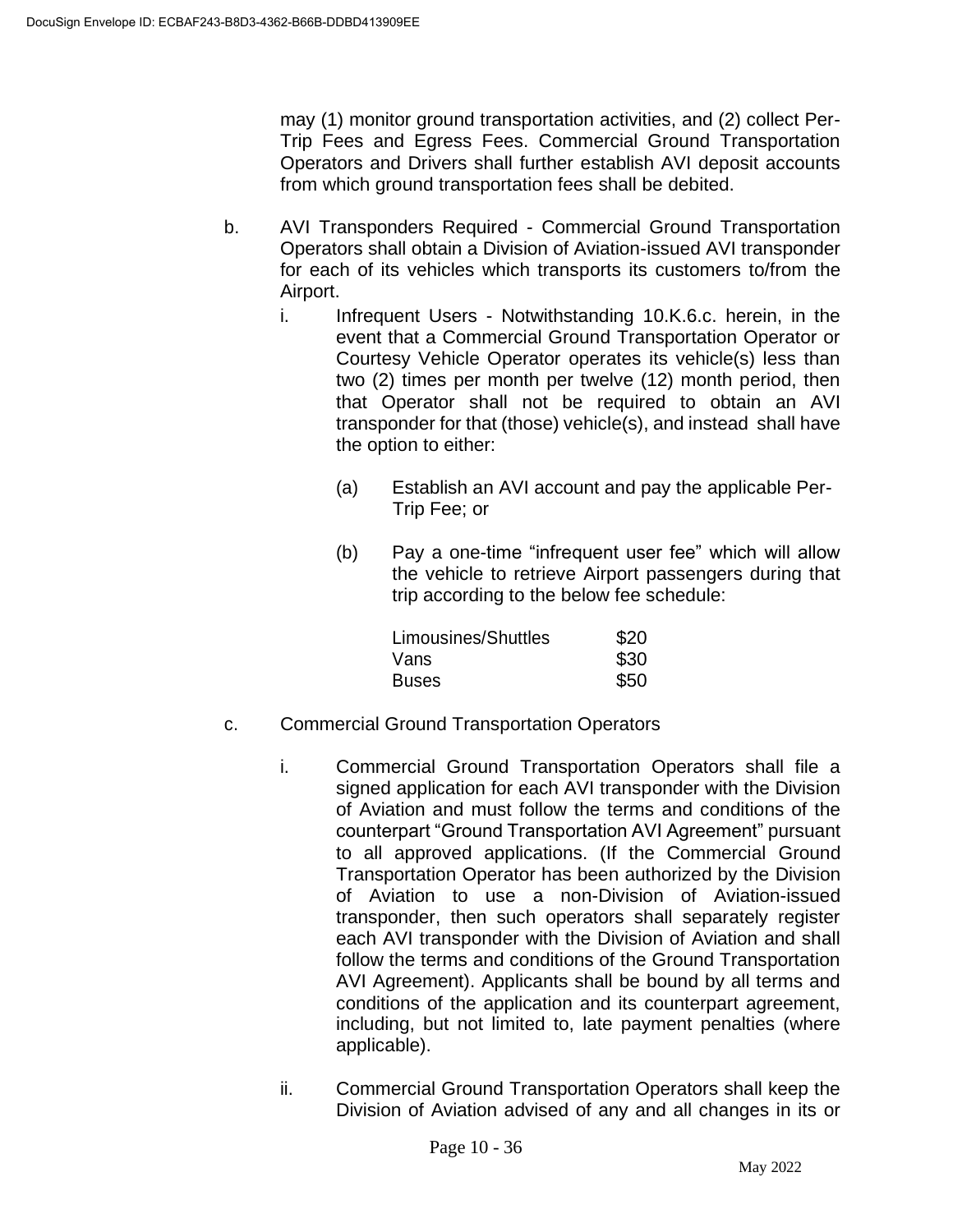any of its employees' ability or authorization(s) to operate, and of any changes in Commercial Vehicles serving the Airport.

- iii. Commercial Ground Transportation Operators shall maintain their respective AVI accounts in good financial standing.
- d. Taxicab Drivers & Couriers; Driver ID Tags Required
	- i. Recognizing that Taxicabs and Couriers often are operated by independent contractors rather than employees of the Operator, each Taxicab Driver and each Courier Driver must file with the Division of Aviation an application to obtain a Driver ID Tag, thereby establishing an AVI account, and shall be bound to all terms and conditions of the counterpart "Ground Transportation AVI Agreement" pursuant to an approved application.
	- ii. Driver ID Tags will be issued to Taxicab Drivers and Courier Drivers individually, and the Driver ID Tags must be scanned and registered by the AVI reader each time such Drivers enter the Airport's Commercial Roadway System (in addition to having the vehicle's AVI transponder scanned and registered).
	- iii. AVI accounts shall be maintained in good financial standing by the Taxicab Drivers and Courier Drivers individually and shall be debited and credited according to the Driver ID Tag being registered by the machine-reader each time the Driver enters the Commercial Roadway System.
- e. Transponder & Driver ID Tag Acquisition; Replacement Fees; AVI Account Maintenance Fees.
	- i. There is a non-refundable application fee of twenty dollars (\$20.00) for each AVI transponder ("AVI Transponder Acquisition Fee").
	- ii. There is a non-refundable application fee of twenty dollars (\$20.00) for each Driver ID Tag ("Driver ID Tag Acquisition Fee").
	- iii. The Division of Aviation will replace malfunctioning AVI transponders and Driver ID Tags at no charge to the Commercial Ground Transportation Operator. Notwithstanding the foregoing, if the Division of Aviation determines, in its sole discretion, that an AVI transponder or Driver ID Tag is malfunctioning due to abuse or neglect of the Commercial Ground Transportation Operator and/or Driver,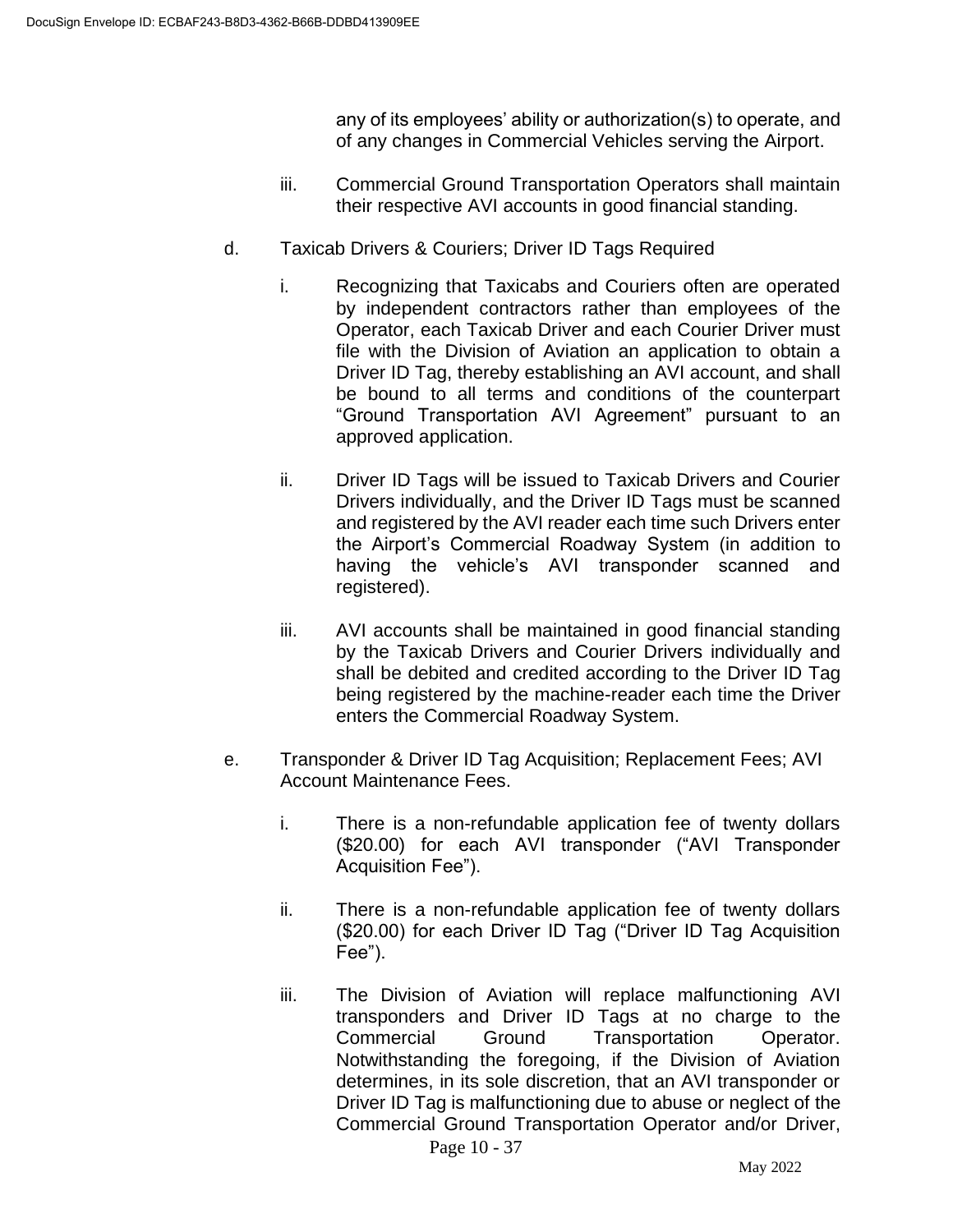whether intentional or unintentional, then such Commercial Ground Transportation Operator and/or Driver shall be responsible for replacement of the AVI transponder and/or Driver ID tag per 10.K.6.e.iv. below, and may be further subject to sanctions per Section 10.L. herein.

- iv. There is a non-refundable fee of ten dollars (\$10.00) to replace (i) a lost or stolen AVI transponder and/or (ii) a lost or stolen Driver ID Tag. All Commercial Ground Transportation Operators and Courtesy Vehicle Operators are solely responsible for the safety and security of any AVI transponder(s) assigned to its vehicle(s) and any Driver ID Tag assigned to a Driver.
- v. All AVI Account holders must pay an annual administrative fee ("Account Opening & Renewal Fee") of twenty-five dollars (\$25) per vehicle and/or Driver ID tag registered. The Account Opening & Renewal Fee is due at such time that the AVI account is established and shall cover a period of one (1) year. The Account Opening & Renewal Fee shall not be prorated. Thereafter, the Account Opening & Renewal Fee is due annually on date of the anniversary of the AVI Account opening. In the event of an AVI Account termination or closure, the Account Opening & Renewal Fee shall neither be prorated nor refunded.
- f. AVI Account Opening Balance & Maintenance
	- i. Opening Balance All Commercial Ground Transportation Operators must, prior to being issued an AVI transponder and/or Driver ID Tag, establish an AVI deposit account through which the Commercial Ground Transportation Operator and/or Driver will pay Ground Transportation Fees. Minimum Opening Balances will be required according to the following schedule:

| <b>Type of Vehicle</b>                            | <b>Minimum Opening</b><br><b>Balance</b>                                                                               |
|---------------------------------------------------|------------------------------------------------------------------------------------------------------------------------|
| Taxicab, Courier or Sedan<br>Limousine            | \$150                                                                                                                  |
| Luxury Limousine, Shared-<br>Ride Van or Mini-Bus | \$300                                                                                                                  |
| <b>Bus</b>                                        | \$200                                                                                                                  |
| Fleet                                             | Shall be calculated by the<br>Division of Aviation or its<br>agent as the average of the<br>Operator's aggregate daily |
|                                                   | trips on the Commercial                                                                                                |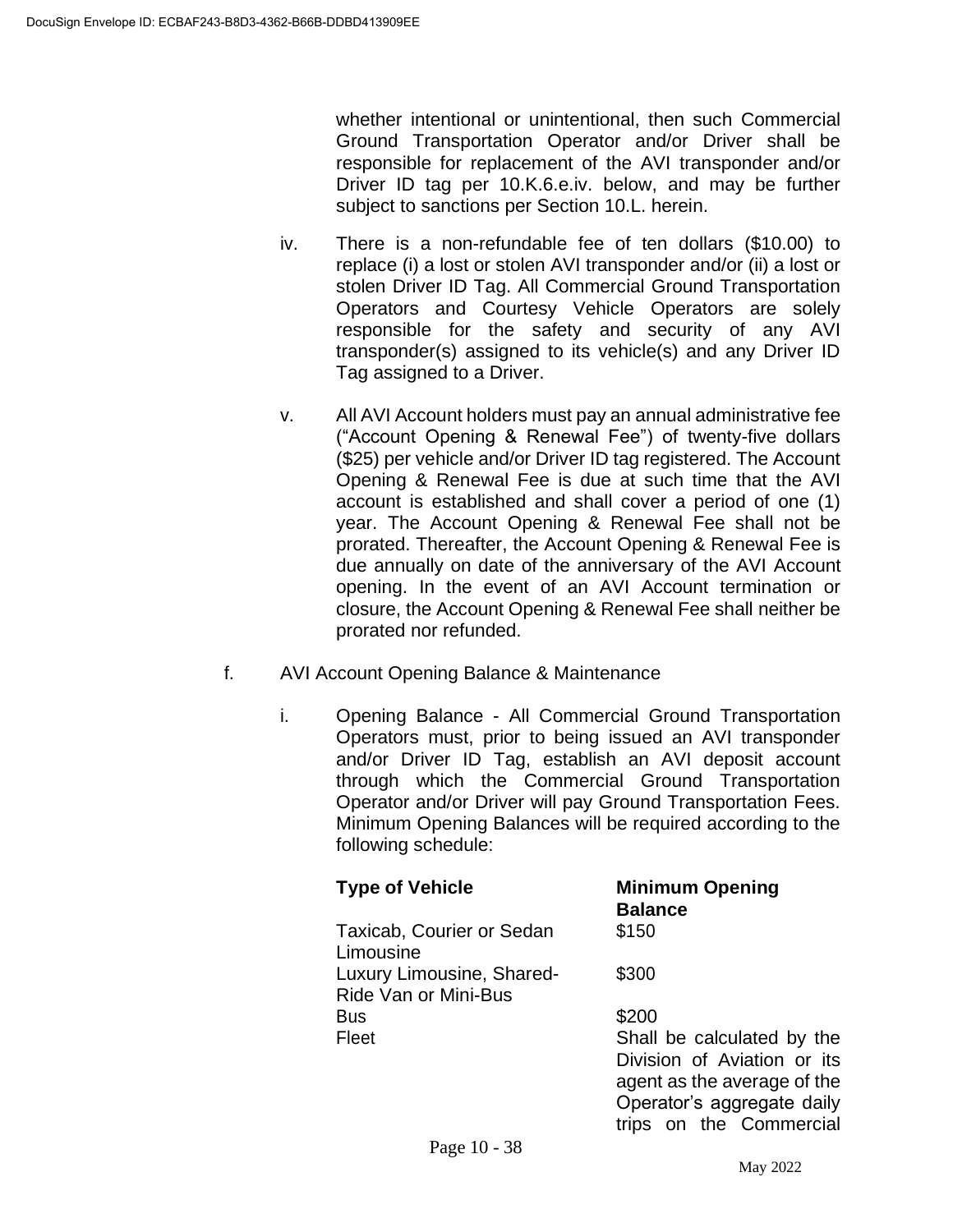Roadway System over a thirty (30)- day period

- ii. Minimum Balance Required Each AVI account requires a minimum balance equivalent to the amount of two Per-Trip Fees (or Egress Fees, where applicable) ("Minimum Balance"). All Commercial Ground Transportation Operators and Commercial Ground Transportation Drivers whose AVI accounts have a balance of zero dollars (\$0) or less will be denied access to the Airport's Commercial Roadway System.
- iii. Account Replenishment When a Commercial Ground Transportation Operator's (or Driver's, where applicable) AVI account reaches the Minimum Balance, the AVI account holder must replenish its AVI account in the amount equal to the applicable Minimum Opening Balance as set forth in the schedule in Section 10.K.6.f.i. herein. Notwithstanding the foregoing, Commercial Ground Transportation Operators and Drivers may replenish their respective AVI accounts more often than and in greater amounts than is required under these Rules & Regulations.
- g. Before any Commercial Ground Transportation Operator enters the Commercial Roadway System, the AVI transponder and, if applicable, the Driver ID Tag, must be scanned and registered by the AVI system reader. The AVI reader will log the entry for tracking and billing purposes and will display confirmation on the monitor display.
- h. Commercial Ground Transportation Operators, Taxicab Drivers and Couriers are liable for all Per-Trip Fees logged to any AVI transponder or Driver ID Tag (whichever is applicable) issued to it. The Division of Aviation must be notified immediately in the event of a lost, stolen or malfunctioning AVI transponder or Driver ID Tag. Commercial Ground Transportation Operators, Taxicab Drivers and Couriers will be liable for all Per-Trip Fees (if any) logged to their AVI Accounts prior to notification to the Division of Aviation of a lost, stolen or malfunctioning AVI transponder or Driver ID Tag.
- i. Commercial Ground Transportation Operators, Taxicab Drivers and Courier Drivers will have their respective AVI accounts charged and debited each time a Per-Trip fee is logged to an AVI transponder or Driver ID Tag (whichever is applicable) issued to it registers in the Airport's Commercial Roadway System. Failure to maintain an AVI account in good financial standing will result in the Division of Aviation invalidating any and all AVI transponder(s) and/or Driver ID Tag issued to that Commercial Ground Transportation

Operator/Driver and suspending the privilege of operating on the Commercial Roadway System at the Airport until all past due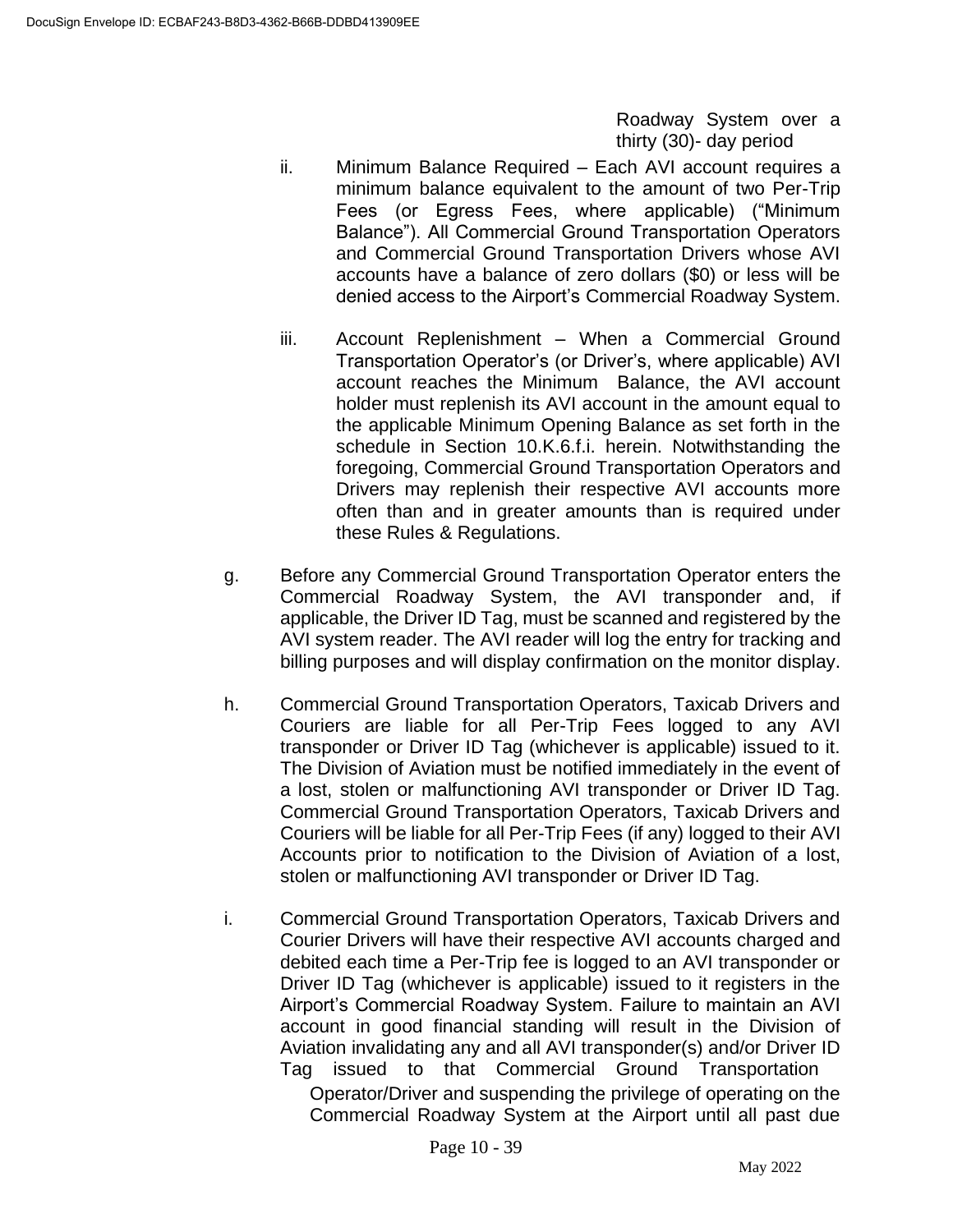amounts and penalties are paid in full.

j. AVI Account Termination – An AVI account holder may terminate its/his/her AVI account by filling out an "Account Closure" form, which is available by calling the Airport Operations Department at 215.937.6914. A refund will be made to the AVI account holder of any remaining balance in the AVI account at the time of closure and will be returned to the AVI account holder in the same manner as which it was received.

### **L. ENFORCEMENT/SUSPENSIONS**

- 1. The privilege of picking up passengers at the Airport shall be automatically suspended and the Commercial Ground Transportation Operator or Driver shall immediately cease operations and leave Airport property under the following conditions and events and such suspension shall be for the period during which such condition or event continues:
	- a. Cancellation or lapse of Commercial Ground Transportation Vehicle insurance coverage;
	- b. Expiration, for any reason, of Commercial Ground Transportation Vehicle tag or registration or state safety inspection;
	- c. Suspension, revocation, cancellation or expiration of driver's or chauffeur's license;
	- d. Loss of authority to do business in Pennsylvania or in the City of Philadelphia or loss of any other authority to engage in Commercial Ground Transportation services;
	- e. Any breach of the terms of the Ground Transportation AVI Agreement;
	- f. Failure to pay fees assessed pursuant to Section 10.K.
- Page 10 40 2. In addition to the basis for immediate suspension listed in 10.L.1. above, a suspension of the privilege of picking up passengers at the Airport may be imposed upon a Commercial Ground Transportation Operator or Driver after a "continued failure" by the Commercial Ground Transportation Operator, or its Drivers or employees to comply with any of these Rules and Regulations. A "continued failure" to comply with these Rules and Regulations shall have occurred if the Commercial Ground Transportation Operator or Driver has received three (3) or more written notices from theCity of his or her violation of these Rules and Regulations within any twelve (12) month period. Such written notice from the City may include, without limitation, a letter, parking tickets, money violations, tickets, notices of violation issued pursuant to